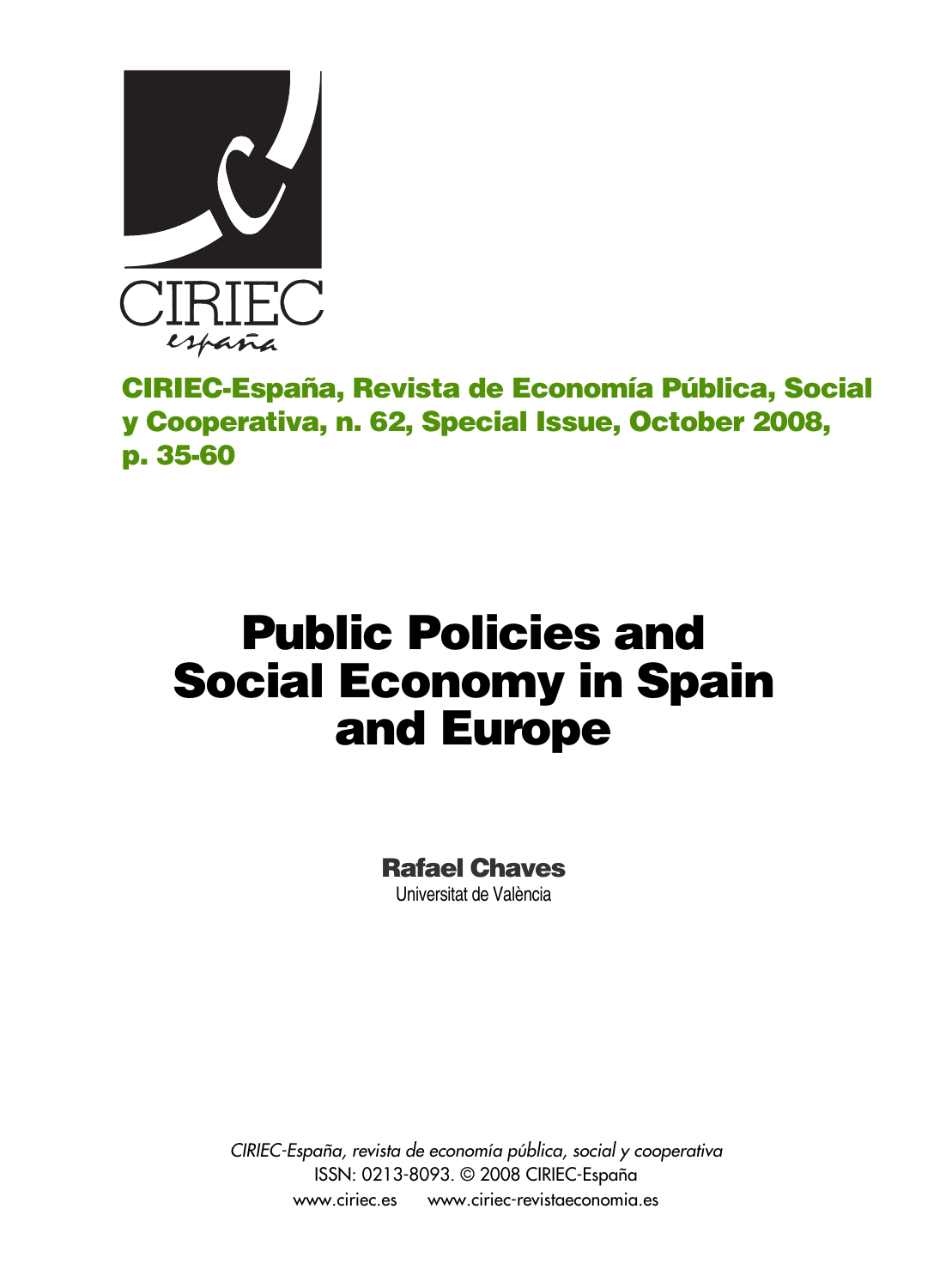# **Public Policies and Social Economy in Spain and Europe**

**Rafael Chaves**  University of Valencia

# **ABSTRACT**

*The article considers different economic policies likely to affect the social economy sector as an institutional sector. In a first time it sets up an analytical framework which allows to apprehend the policies contents and offers three typologies. In the light of this framework it first makes a global evaluation of policies implemented in Europe and then focuses on Spain, one of the Union countries with the highest level of development of these policies. Finally, the author evaluates the efficiency of the main measures of economic policy applied in this country.* 

PALABRAS CLAVE: Economic policies, social economy, Spain, Europe.

CLAVES ECONLIT: L380, P130.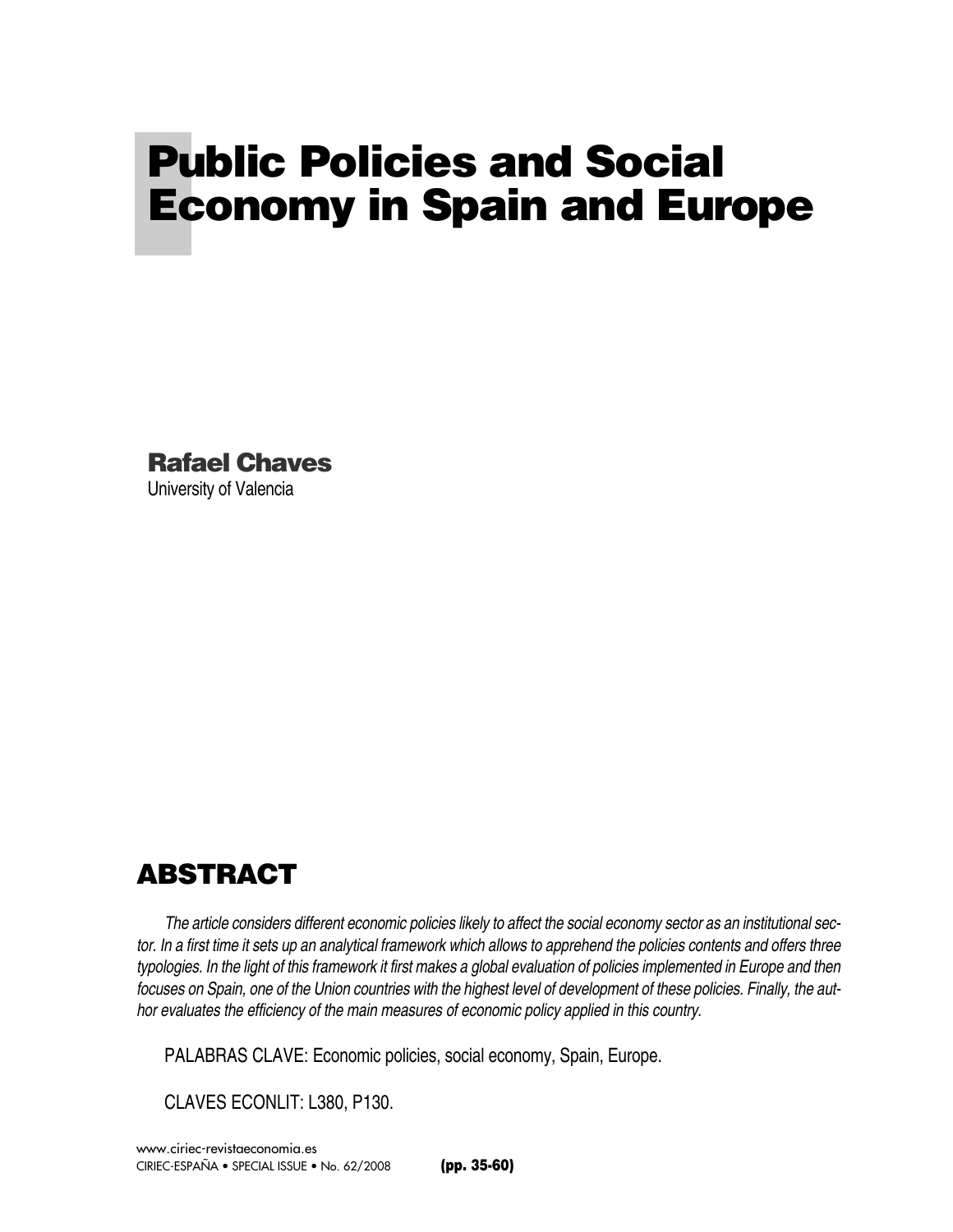# **Políticas públicas y economía social en España y en Europa**

**RESUMEN:** Este artículo examina las diferentes políticas económicas susceptibles de incidir sobre la economía social como sector institucional. En primer lugar se ofrece un marco analítico que permita aprehender los diferentes contenidos de estas políticas así como edificar una tipología de las mismas. A la luz del marco anterior, se realiza un balance global de las políticas implementadas en la Unión Europea. El análisis se efectúa posteriormente con mayor detalle para el caso de España, uno de los países de la Unión con un nivel más avanzado de desarrollo de estas políticas. Se valorará finalmente la eficacia de las principales medidas de politica económica puestas en marcha en este país.

**PALABRAS CLAVE:** Políticas económicas, economía social, España, Europa.

# **Politiques publiques et économie sociale en Espagne et en Europe**

**RÉSUMÉ:** L'objet de cet article est multiple. Nous proposons en premier lieu un cadre analytique permettant d'appréhender les différentes politiques économiques (et, d'une manière générale, les politiques publiques) susceptibles d'avoir des répercussions sur l'E.S. en tant que secteur institutionnel. A la lumière de ce cadre, nous dressons un bilan global des politiques mises en œuvre en Espagne, l'un des pays de l'Union dont le niveau de développement de ces politiques est le plus avancé. Enfin, nous ne nous limiterons pas à évaluer les principales mesures adoptées et, à travers le cas espagnol, nous proposerons également une méthodologie d'évaluation de l'efficacité des politiques de nature strictement économique.

**MOTS CLÉ:** Politiques économiques, économie sociale, Espagne, Europe.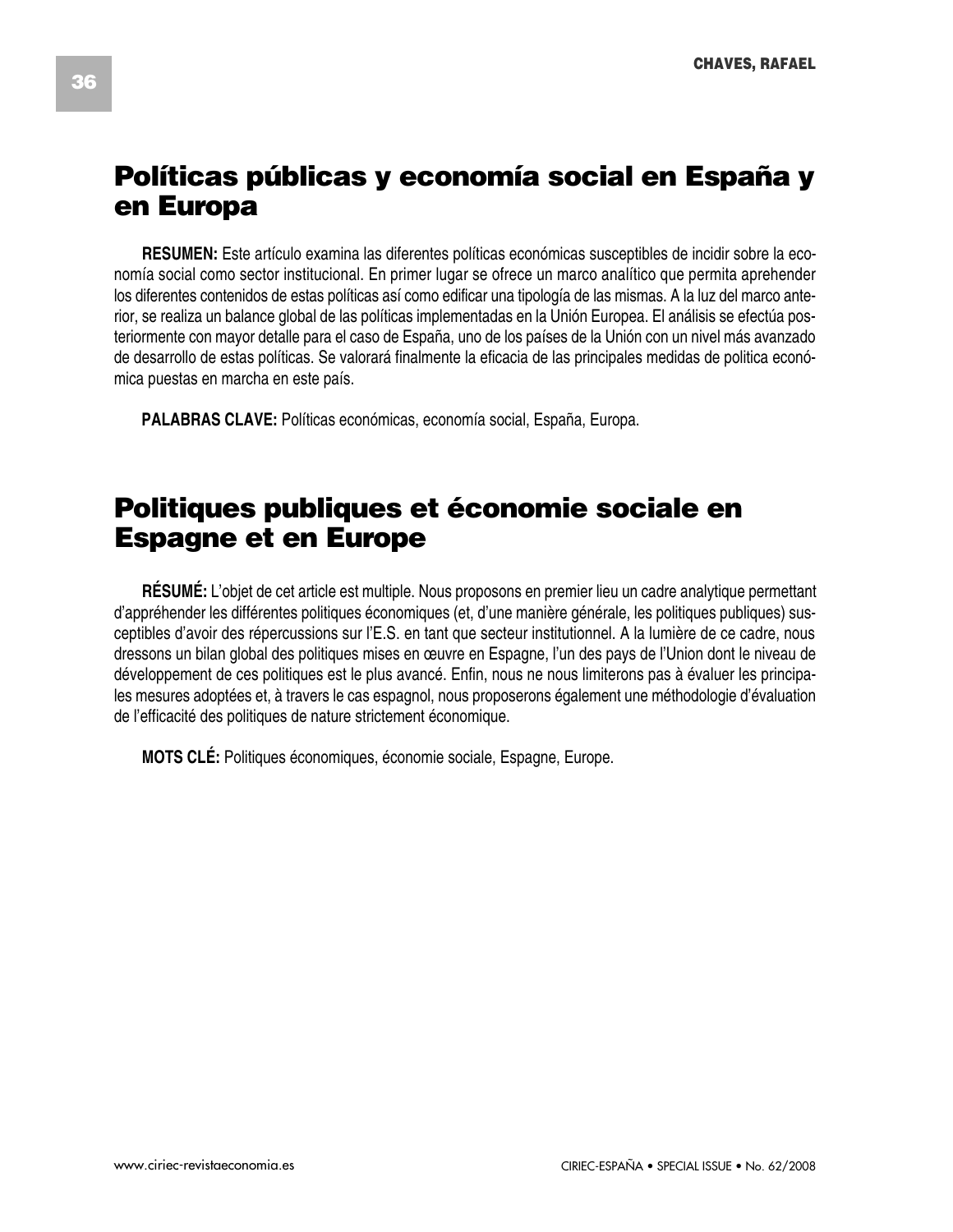# **1.- Introduction**

All public policy is based on theory and values and is conditioned by a socio-economic structure and the defined institutions. The first, the referential theoretical framework and the values, define the public aims to be reached by the policies as well as the instruments likely to be used a priori. The second, the structure and the institutions, define, on the other hand, the socio-economic problems to be solved, the actors of the politico-economic process and their relationship to power, the cultural and ideological framework, the priority to be given to the objectives and the instruments which are really useable.

In relation to the Social Economy and employment, different public policies have been applied in Europe. These policies are unevenly deployed in the nations of the Union and are different in their content. This uneven deployment and this diversity of policies are mainly explained by the economic, historical, social, cultural, political and institutional context which is particular to each national and regional situation in which they were conceived. More concretely, among the principal elements which explain the extent and the importance of the policies really deployed as well as the intensity and the manner of inserting the Social Economy in these policies, in general, and in the employment policies, in particular, appear the social and political recognition of this institutional reality (the Social Economy), the visibility and the image that the sector projects towards the society and the policy makers in relation to the role that they play in the multi-dimensional development (economic, social, cultural) of the nation, the economic weight and the tradition of this reality, and finally, its capacity to be a worthy representative in the different processes of elaborating and applying public policies.

In fact, in the countries where the Social Economy sector is widely recognized socially (even being explicitly mentioned in the national Constitutions), is traditionally strong, is economically dynamic and is capable of dialoguing with the authorities, there have been numerous public policy plans in this domain for a long time. On the other hand, in the countries where the institutional sector has only been politically "discovered" in the last decade (even though some of the components have been "recognized" for a long time, such as co-operatives), the specific measures aimed at the sector and/or the use in this sector are still rare and often pushed by supranational systems, that is to say, those of the European Union.

This article proposes, to begin with, a theoretical frame for analysing different public policies concerning the Social Economy and employment. This is the objective of Section 2 titled "Typologies of public policies concerning the Social Economy and employment". Secondly, it intends to analyse the differences in the contents of the policies as well as the inequality of their deployment in Europe. Finally, it intends to evaluate the policies with the objective of identifying the measures that are obstacles or,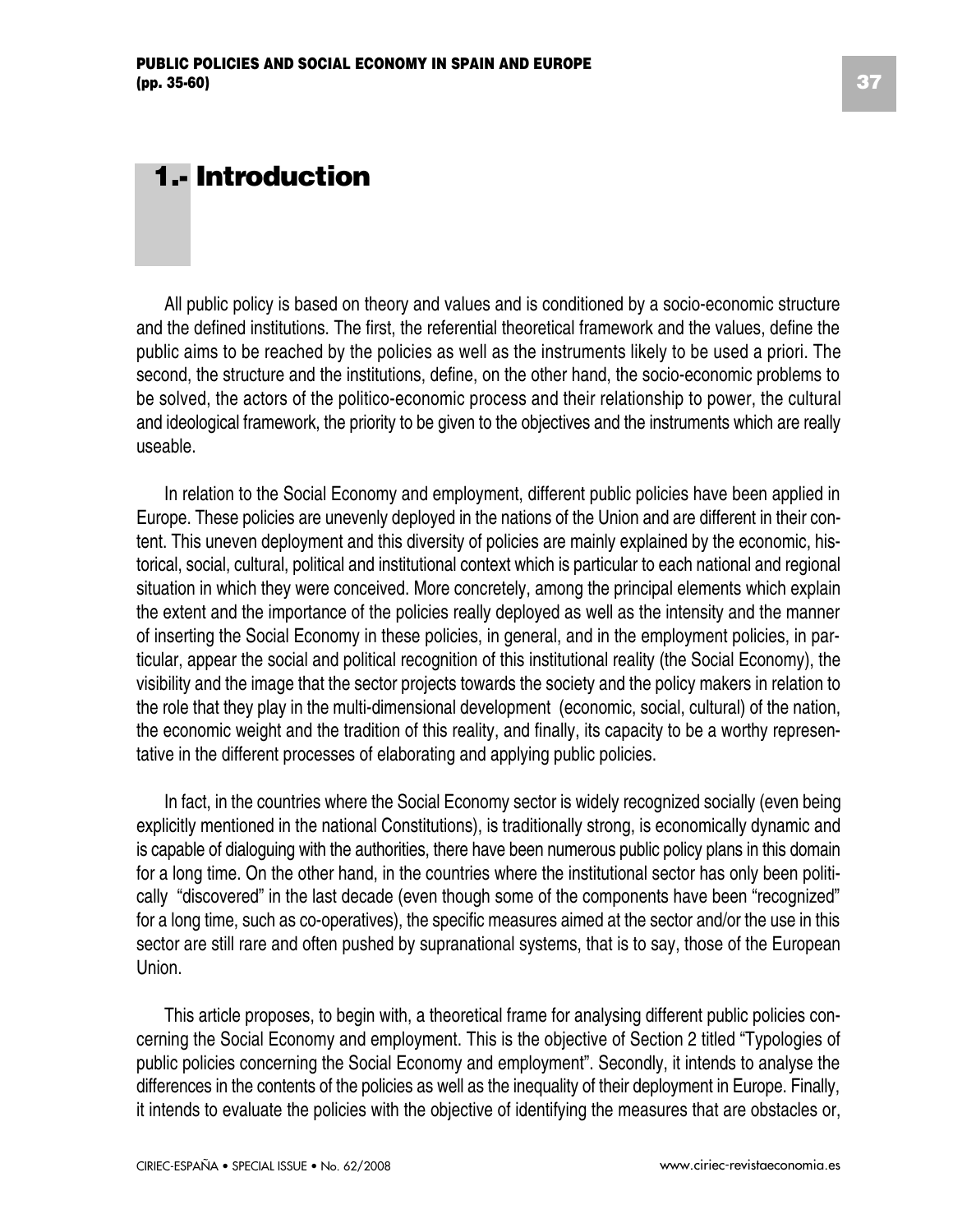on the other hand, levers for the appearance and development of employment in the Social Economy. These two last questions are considered in Section 3 entitled "Analysis of public policies set up" followed by a final section concerning "European policies in relation to the Social Economy and employment".

# **2.- Typologies of public policies concerning the Social Economy and employment**

The public policies that have a positive impact on employment in the Social Economy sector can be analysed from two perspectives:

- On one side, they can be studied from the angle of public policies in relation to the Social Economy, that is, the policies which aim at the entities and the sector structures. These policies have unequal *indirect* effects on employment.
- On the other side, they can be studied from the side of the policies which are supposed to have a *direct* effect on employment in the sector; these are included in the "employment policies".

### 2.1 Public policies concerning the Social Economy

The ability to create and develop employment in the Social Economy depends directly on the deployment level and the development of the sector in the economy. The public authorities can condition and orient this deployment and its development with their public policies. Having been said, the existence and the characteristics of these depend, among other factors, on the visibility and the social and political recognition of the sector and its role in society, and especially, on the functionality of the sector in relation to the general and specific objectives of different public policies.

Concerning this last point, several studies (scientific works, official reports – including those of the Community Institutions – and reports from specialized research centres) have highlighted the ability of the Social Economy sector to correct significant social and economic inequalities and to contribute to the simultaneous pursuit of several objectives of general interest. Among these objectives are, in the first place, endogenous economic development, especially at the local level, and territorial autonomy, these two objectives being highly developed in the growing context of globalization and territorial vulnerability. In the second place, the Social Economy has proved to have a great capacity to correct the gaps in the area of social welfare services, such as services for disadvantaged persons and sociocultural services, often called neighbourhood services. The neoclassic economic theory justified these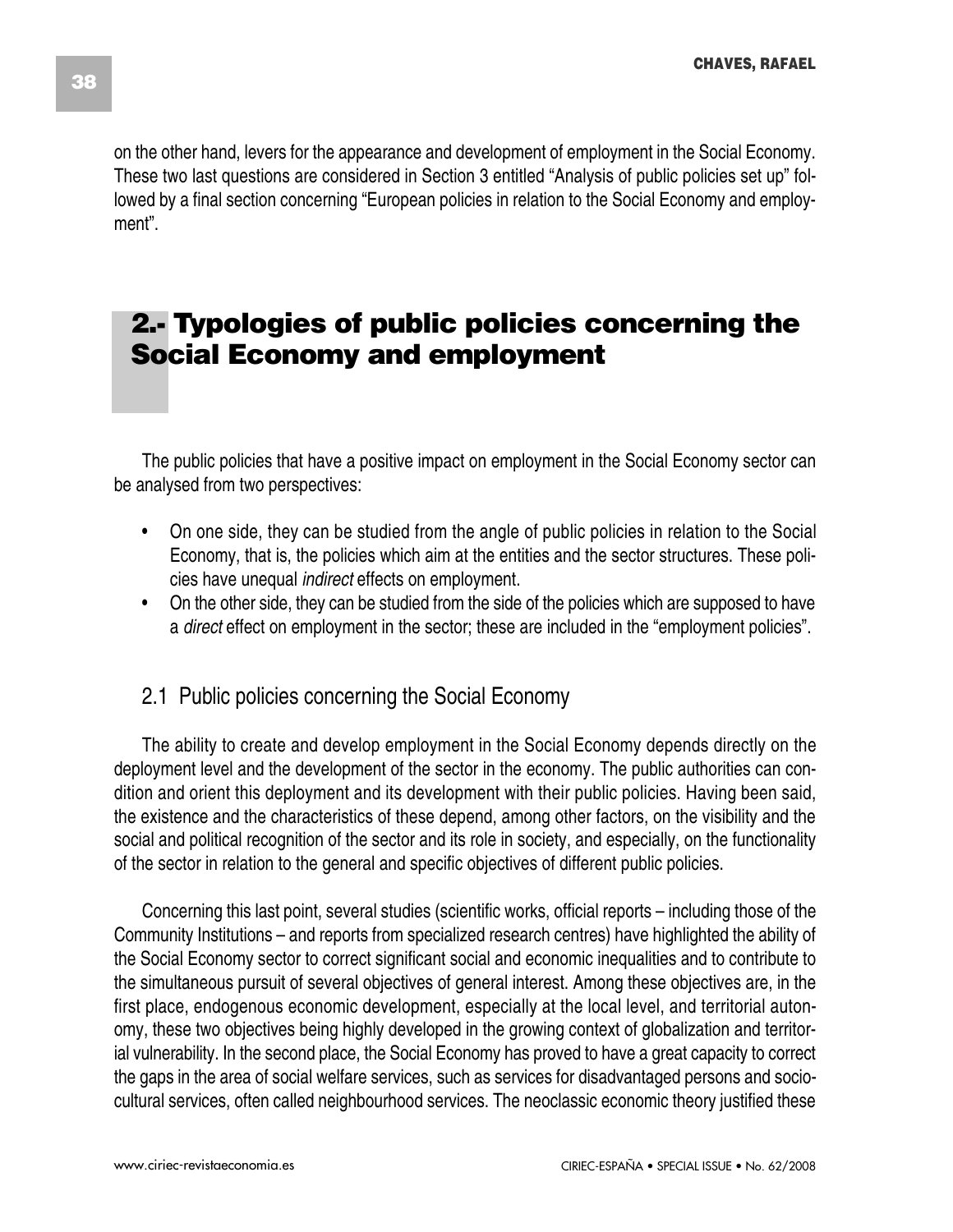advantages of the Social Economy in relation to the public economy and the for-profit economy with arguments based on confidence in an asymmetric information context between agents and on the satisfaction of heterogeneous demand. But its importance comes not only from its ability to articulate the offers which must adjust to new demands which are not met, but also its ability to transform the values and the culture by re-directing the style of development (in the sense of consumption, production and organization plans). Thirdly, the Social Economy has been shown to have great capability to increase social cohesion at the territorial level, to activate social participation and democratic culture and to correct imbalances in different interest groups' ability to negotiate and to bring pressure in procedures of elaborating and applying public policies, especially those which are led at the regional and local levels. Fourthly, the Social Economy, due to its way of working, may contribute to making the distribution and redistribution of income and riches fairer than traditional capitalist enterprise. Finally, but not the least important, the Social Economy sector has proved to be a positive medium in correcting different imbalances in the labour market. In fact, it has contributed to creating new jobs, to preserving work in activity sectors and in enterprises in difficulty and/or threatened with closure, to increase work stability, to create jobs from the informal economy towards the official economy, to save crafts (for ex: handicrafts) to investigate new professions and to develop procedures for integrating especially disadvantaged groups and socially excluded people into the labour world.

The development of public policies by the policy makers and social actors has depended on the degree of knowledge and recognition of the multidimensional macroeconomic benefits of the daily activity carried out by the Social Economy. Consequently, the mistrust and negative prejudices concerning this sector by politicians have been the greatest obstacles for the development of policies in this domain.

When there is positive recognition of the sector and policies have been developed in its favour, these are founded on two main ideas. The first idea comes from *ordering policies ("ordnungspolitik")*. This idea is built on a defined delimitation of the Social Economy sector and is based on a strong recognition of the virtues as a positive action vector for social well-being and as a carrier of socially acceptable culture and values. When an idea of this kind prevails among the politicians, the public policies which are applied are of long term: it is the ordering policies which aim to install the structural, institutional, cultural and material framework for the development of the sector. The measures of organization policies are heterogeneous. They aim to:

• Provide a juridical-fiscal framework that is optimal and advantageous to microeconomic organizations, which can ease their birth, their deployment and their development in the economy. This framework can take shape in several ways: through recognition of these organizations in the national Constitutions, by statutory regulations adapted to the needs of this reality (with juridical innovations needed at each moment), fiscal regulation which is specific and advantageous to the sector, and finally by regulation concerning relations between public administration and the Social Economic sector (for example: a system of co-participation in the procedure of elaborating and applying public policy; positive discrimination for public contracts in function of criteria or "social clauses", etc.);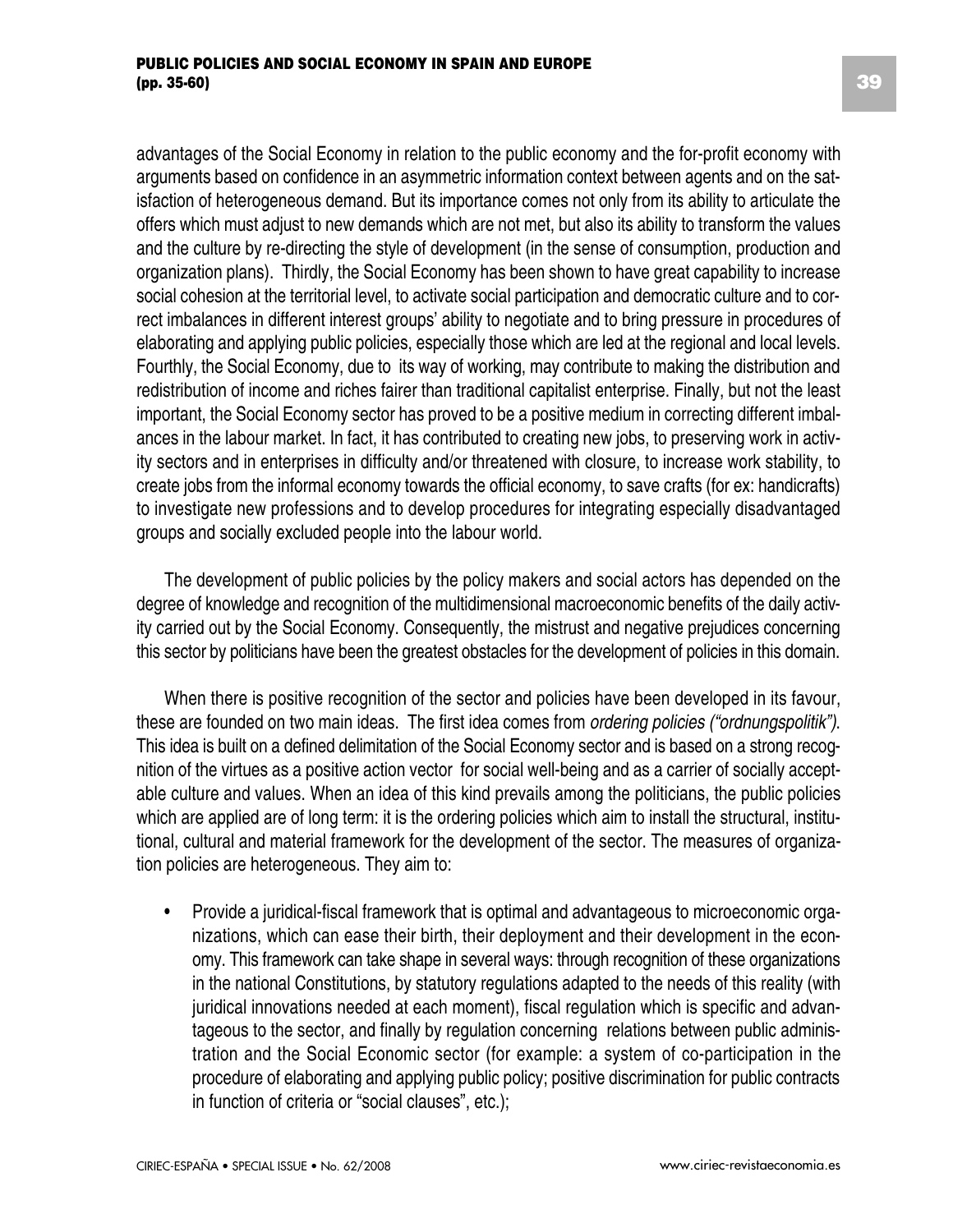- Support the knowledge and the social visibility of this sector and its role in society through different institutional mechanisms (for example: insertion in the educational system at different levels, broadcasting in the medias, priority objectives in scientific subjects);
- Structure the measures of material economic-financial promotion (financial dispositions, real services to entities of the Social Economy, creation of departments for the promotion of the Social Economy in the heart of public administrations).

The contents of these measures of ordering policies reveal that they are stable and structural measures of the socio-economic system and not subject to political and economic cycles. If this stable and durable framework encourages the ability to deploy and develop the sector in the economy, it can thus indirectly carry with it positive effects on the creation, consolidation and development of employment in the Social Economy.

The second idea comes from *policies of procedures ("prozesspolitik").* In this second idea, the Social Economic properties are considered in a stricter sense, in recognition of only a limited number of virtues or contributions to the general interest, especially in the pursuit of certain specific objectives of public policy. This is the case for example of the recognition of work co-operatives as a correcting mechanism of imbalances on the job market, and thus, as an instrument in employment policies, but ignores the other characteristics. The procedural policies remain limited and conditioned by the framework imposed by the ordering policies. A very restrictive framework would give little leeway for establishing measures of procedural policies.

When this idea prevails among the policy makers, which often happens when the policies are created by a sole department/ministry, these measures tend to be generally transitional, by being operational only while the priority is given to a specific problem, for example, unemployment. In that case, the support measures of the Social Economic sector tend to be economic-financial material promotion measures similar to those indicated in the above idea and, to a lesser extent, media coverage in function only of the problems to be solved.

### 2.2 Public policies, the Social Economy and employment: a theoretical framework

The study of public policies concerning the Social Economy and employment must be placed at the intersection of the two frames mentioned above, public policies concerning the Social Economy, which have a fundamental influence on the sector structures, and the "new employment policy", especially in its second line, which has more visible and direct influence on employment. The theoretical framework that is proposed makes an assessment of the applied public policies in Europe based on two perspectives.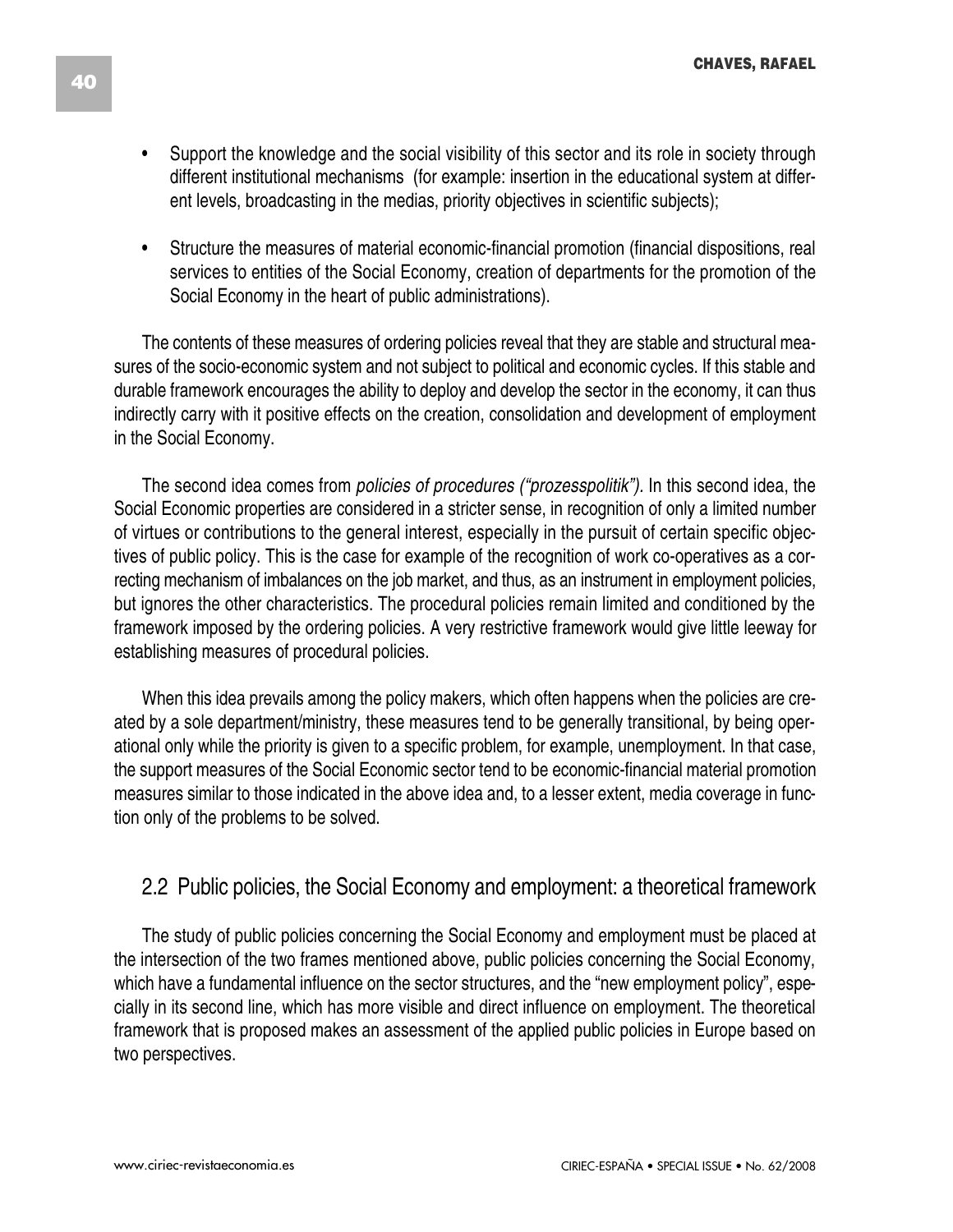In the analysis, two central groups of public policies are distinguished. It concerns firstly the policies carried out in order to promote the creation and development of the organizations of the Social Economy as such. These measures should have an indirect, but decisive, influence on employment in the Social Economy.

At the heart of this group of measures, one can distinguish two sub-groups. The first are the policies of supply aimed at the structures/entities of the Social Economy, and which in their turn can be classified in three categories: the juridical-financial measures, the measures of financial aid to entities and the measures of technical support which deal with the real services supplied to the entities. The second sub-group includes the policies of demand which have an influence on the economic activities deployed by the organizations of the Social Economy; the increase of the first should have an indirect effect on employment in the Social Economy.

The second group of measures, based on the second main line of the "new employment policy" includes the policies centred on the promotion of employment in the Social Economy's organizations, mainly by facilitating the direct creation of employment in the sector and facilitating the training and qualification of especially disadvantaged persons on the job market.

### **Table 1. Public Policies, Employment and Social Economy**

| POLICIES aimed at the organizations of the Social Economy                                                                                                  |
|------------------------------------------------------------------------------------------------------------------------------------------------------------|
| - Policies of supply (on the organizations' structure)<br>• Institutional measures<br>• Financial measures<br>• Technical support measures (real services) |
| - Policies of demand (on the organizations activity)                                                                                                       |
| POLICIES aimed at employment in the organizations of the Social<br>Economy                                                                                 |
| - Measures of aid for the direct creation of employment in the Social Economy<br>- Measures of aid for training in the Social Economy<br>- Other measures  |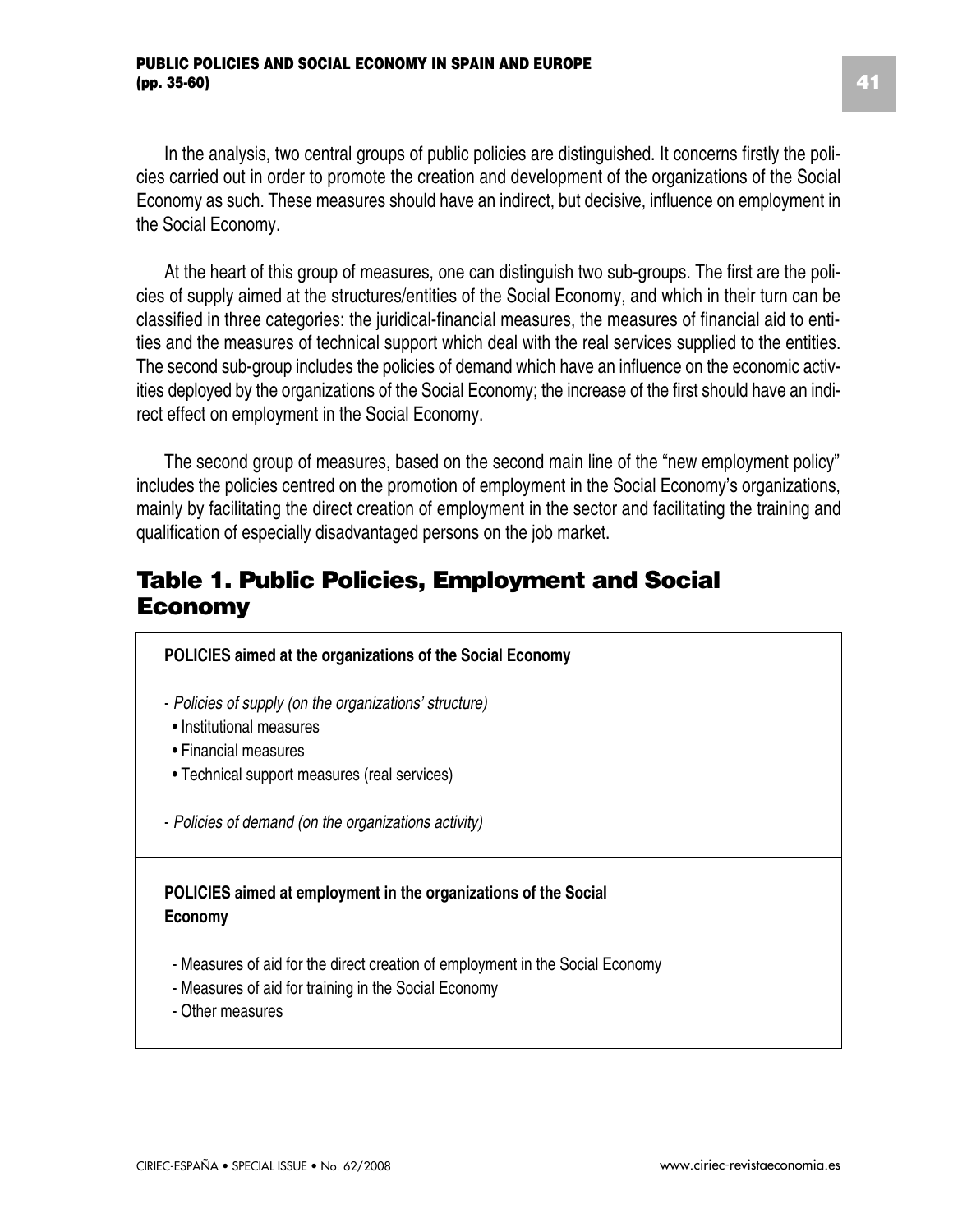From this plan, it is possible to make out two different concepts of relations between public policies, Social Economy and employment. In the first concept, the main target is the quantitative creation of jobs in the sector. In this concept, employment policy is similar to social policy, it aims to compensate for the effects of exclusion and social inequality.

In the second concept, on the other hand, the central target of the employment policy is two-fold: on one side, to create jobs, on the other, to develop it (by consolidation and qualification). The second target demands the application of large-scale policies over a longer period aimed at the structures and economic activities, because the continuity, the development and the gains in productivity in the entities of the Social Economy are the necessary conditions for the development of employment in its heart. Consequently, the nature of the public policies in this second concept goes beyond purely palliative action which is representative of the previous concept ; it aims at the sector's productive activity, its structures and activities. It is close to the economic policies, especially the sector-based and horizontal policies.

Methodical precision must be added. The general measures of public policies to which every kind of enterprise has access have not been analysed. The different public policies deployed by the different governments (agricultural, regional, industrial, social and technological development policies, etc.) even though they are supposed to first follow certain public priority objectives, indirectly influence the job market by having an influence on the enterprises or microeconomic organizations (including those of the Social Economy). But it is not always possible to evaluate their relative impact on the different sectors. It is very difficult to identify the benefits obtained by the Social Economy sector because, in general, the results and the available information do not make distinction between different kinds of organizations. This is why, even though these measures are certainly worth being analysed, they are not considered in this study.

A more complete analysis of these general measures should be developed in the future. It could reveal the existence of significant "sector-based matthieu effects", that is to say, the enterprises which do not belong to the Social Economy could benefit more than proportionately from these measures for several reasons, among others, their greater capacity of access. Given the importance of public resources allocated to general policies rather than to specific policies concerning the Social Economy, one notices a back-to-front redistributing effect in the allocation of the resources and public means between the two private sectors. The development of specific policies concerning the Social Economy should, consequently, lean not only on the argument of fair reciprocity of the society towards the Social Economy because of its multidimensional macro social benefits, but also on the argument for necessary compenzations between sectors to equalize the conditions in relation to the traditional private enterprise sector.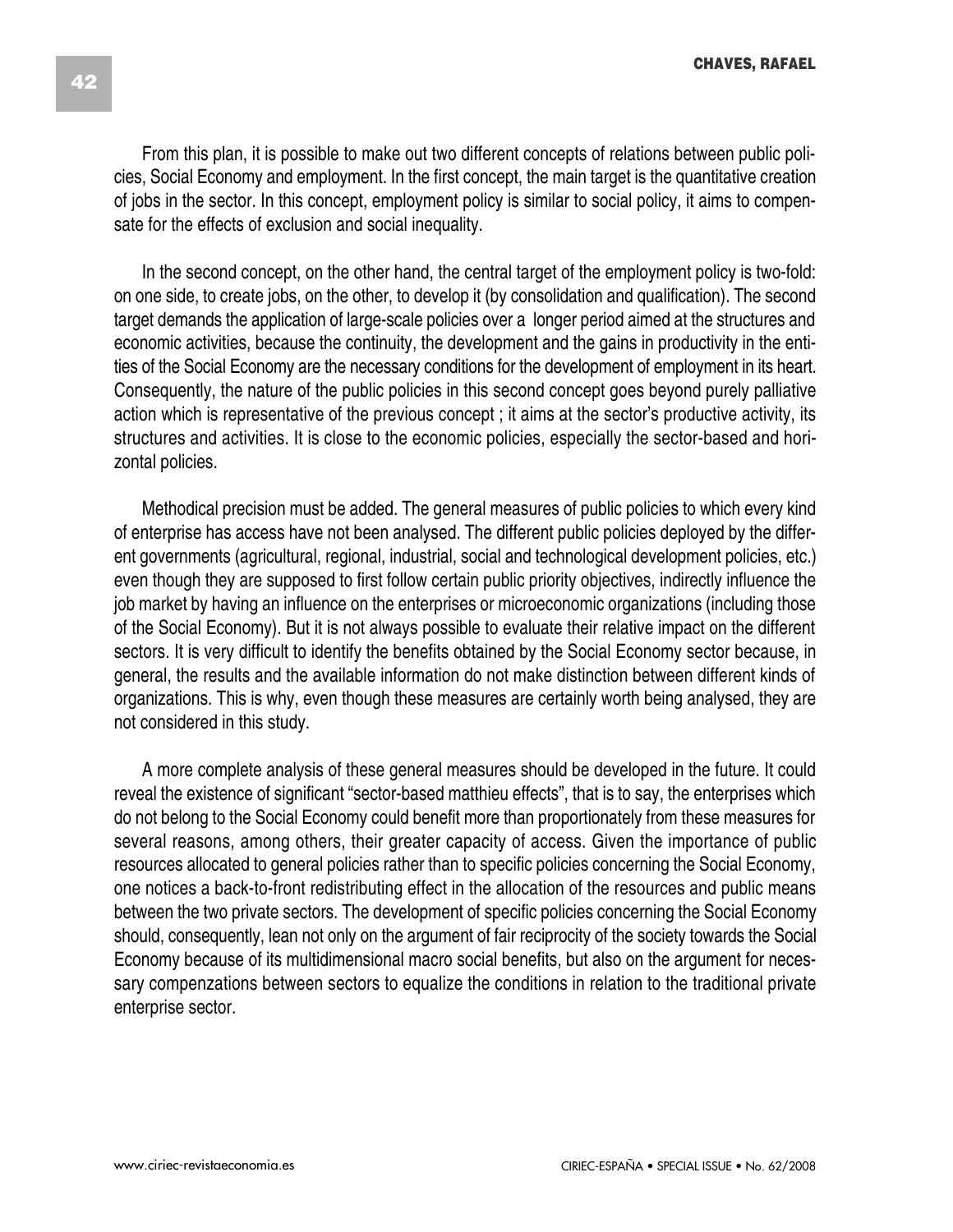# **3.- Analysis of public policies set up**

The following analysis was realized in consideration that it is not always easy to classify public policy measures in the previously presented categories. In some cases, in fact, a measure may belong in two proposed categories simultaneously.

### 3.1. Public policies aimed at the Social Economy's organizations

#### **3.1.1. Policies of supply or aimed at the structure of the Social Economy organizations.**

#### A Measures of the institutional kind

The institutional framework that regulates the Social Economy and its different components has a decisive impact on their components, their relative internal development (between components of the Social Economy) and external development (concerning two other large institutional sectors, that is to say, public and private for-profit sectors), and indirectly on employment in the sector.

Three dimensions of the institutional framework can be identified:

- a) public recognition of the sector and its components as social representatives and social agents;
- b) the juridical aspects, especially the statutes;
- c) the fiscal framework affecting the sector.

The first dimension, the *public recognition of the sector and its components,* has been dealt with in the first chapter of this report. The main conclusion was that there exist significant differences in the question of public recognition between the components and between European countries.

A more complete analysis can be realized in function of three groups of variables:

- a) the existence of measures specific to the sector, such as juridical and statutory recognition, favourable taxation, public organisms dedicated to the sector as well as other measures aimed at the structures;
- b) the explicit recognition of the sector and its components as an active agent in the texts of general programs of public policy;
- c) the institutionalization of the sector and its components as social representatives in the elaboration and the negotiation of general measures of public policy.

In this respect, the study reveals that the most common situation in Europe is the existence of a mixed and fragmented recognition of the components of the Social Economy. When it concerns spe-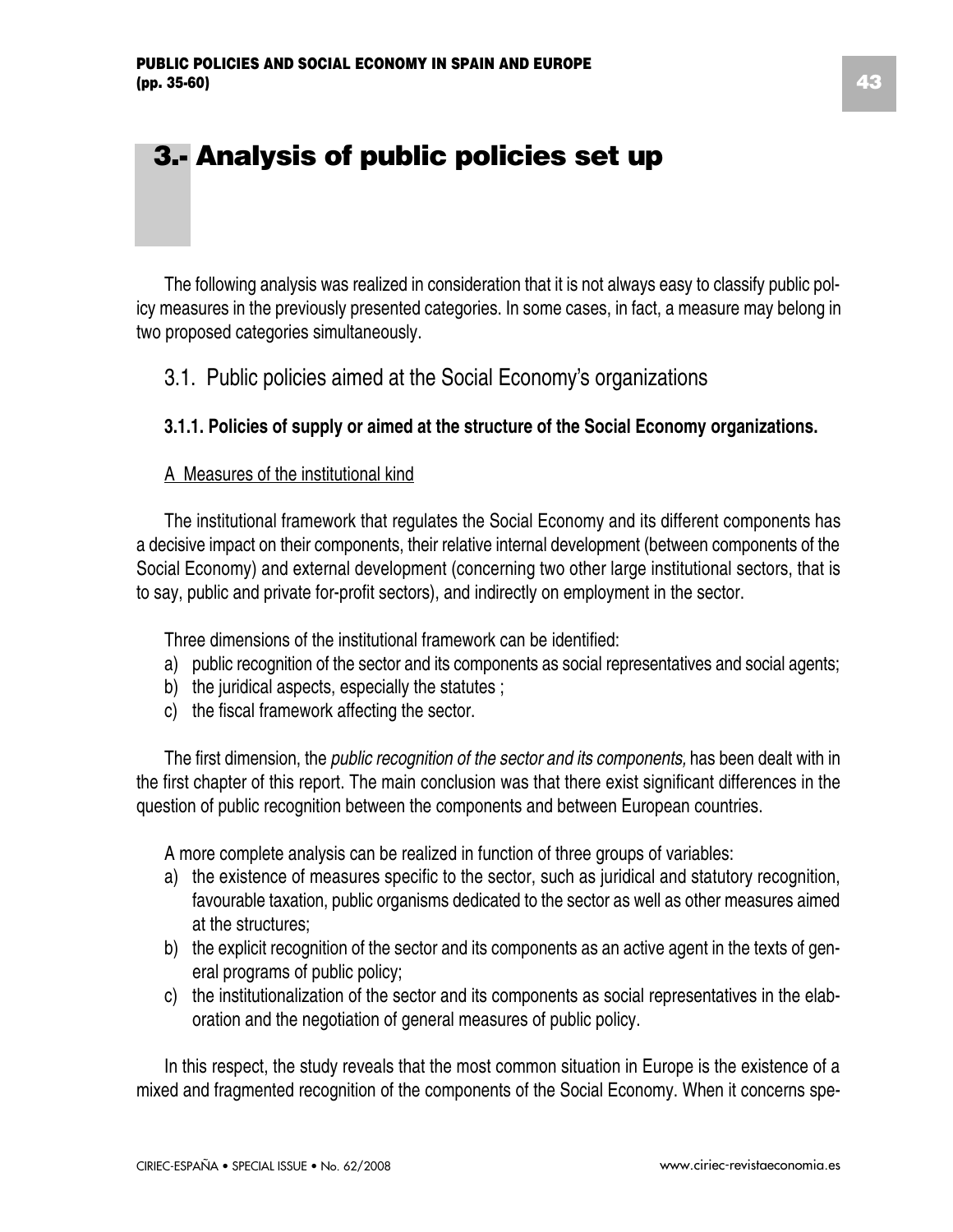cific measures aimed at the sector, they are differentiated, affecting, in general, on one side the cooperatives, and on the other side, the social Social Economy or nonprofit sector.

As for measures of public policy which are not specific to the sector, in particular, the recognition of the sector as social representative in political debates and in the application of these measures, the Social Economy is reached by a "vertical approach": each ministerial department only addresses the organizations of the sector active in the field of the public policy in question, such as the employment policy, the social policy towards fragile target publics, etc. In Germany, for example, by applying the subsidiarity principle, the social policy concerning disadvantaged social groups that are in difficulty has been institutionalized around a stable relationship between the competent ministerial departments and the large organizations of the social Social Economy. In Italy, in the last years, the employment policy, which largely rests on the mechanics of social dialogue, has distinctly involved the two main components of the Social Economy : the co-operatives on one side, and the nonprofit organizations gathered around the Social Economy Forum, on the other side. The Solidarity Pact of 1998 and the National Action Plan for Employment of 1999 are some recent examples in this country, which are revealing of the approach.

The absence of a cross-disciplinary vision of the sector by the public authorities is thus quite generalized in Europe. Only France, notably with the DIES, interdepartmental delegation for social innovation and Social Economy, and, to a lesser extent, Spain, shows a greater cross-disciplinary recognition of the Social Economy by public authorities. In addition, the structuring of the sector is a preliminary condition for it to be recognized as a representative, a condition which is not always fulfilled, which decreases the opportunities to consolidate and develop the sector.

In several countries, the European Union plays a very decisive role in the recognition and development of the Social Economy. The inclusion of the term "Social Economy" in different European documents, such as those concerning employment policies and the use of structural funds in favour of the Social Economy are some advantageous elements. The influence of the European Union is particularly noticeable in the countries where the Social Economy only benefits from a visibility that is still limited. In Greece, for example, the National Union of Organizations of the Social Economy (PANCO) was created with the support of the European Commission, which also finances a project aiming to do an inventory of the Greek Social Economy organizations. In Ireland and in the United Kingdom, the term Social Economy has appeared for several years in public policies essentially because of the attention given it at the European level. In Sweden, it was after the setting up of the European structural funds that the idea of Social Economy really showed up.

#### *Juridical Aspects. The statutes*.

In a changing world, legislation must adapt to new demands of the epoch. The Social Economy, which is also changing, may see its development limited, slowed down or upset if the legislation does not accompany it positively. Conversely, if it is adequate, it can have an noticeable impact on the behaviour of the field workers and may constitute a very effective means to favour the Social Economy.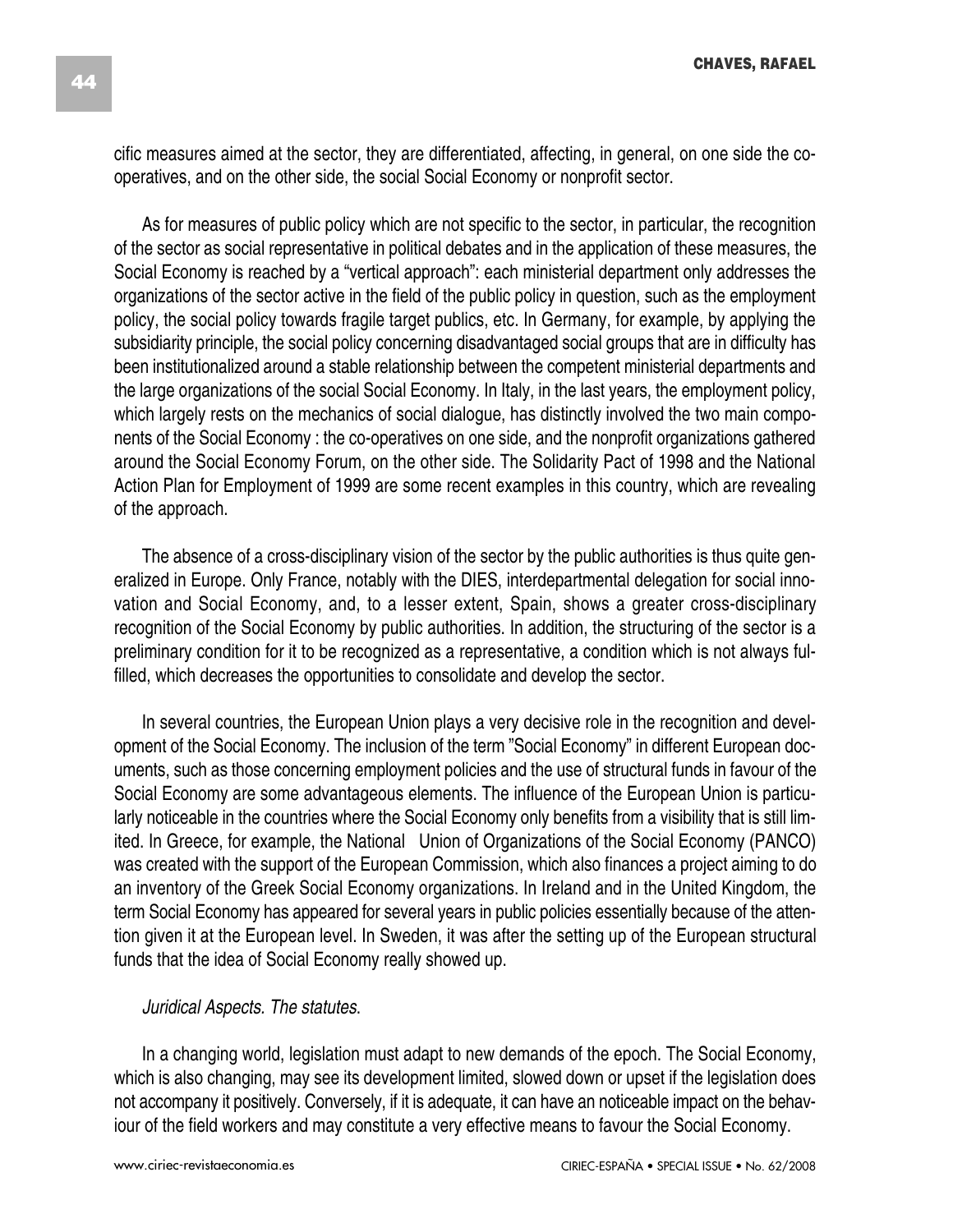Thus, the impenetrable or restrictive character of the juridical rules linked to the creation of co-operatives may explain the low number of co-operatives in some countries, such as Germany. In other countries, such as Austria, the existence of control organizations (like revision organizations) to which co-operatives must belong may mean supplementary costs. In Italy, the associative status means significant limits to developing economic activities on a big scale, which is not the case in other countries, for example, France. On the other hand lack of protective legislation can lead to severe sectoral decline as a result of demutualization, as in the UK where outsiders have joined mutual building societies and succeeding in demutualizing them solely for personal profit.

The first consequence of this framework is the difference observed in the internal development in the sector of different juridical kinds of components of the Social Economy, and in its external development in relation to public and profit-making forms, the choices between different juridical forms being made in function of the possibilities, advantages, demands and inconveniences of each of the forms. A simple change in the legal requirements for using the statutes of the Social Economy has great immediate effects.

Thus, in Spain, for example, the succession of legislations more or less benevolent concerning labour societies (*sociedades laborales*) has caused important variations in the total number of societies created. While few *sociedades laborales* have been created during the period from 1990-1996, because of too high requirements for minimum social capital by the law, as of 1997 their number began to increase again when the law became more flexible and more advantageous on this point again. The modification in the minimum number of members required to create a co-operative, especially production co-operatives, is another factor that explains their rapid development or stagnation in certain countries. Some analogical reasons explain the preference for the co-operative status in Italy and the massive resort to the ASBL (nonprofit making association) status in Belgium.

This logic also appears in the regulations of the European Union. The recent modifications in the requirements in terms of the number of members and the turnover for the OCM – common market organizations – susceptible to work in the framework of the community's agricultural policy, particularly in the fruit and vegetable sector, have reduced the incentives for farmers to associate in agricultural cooperatives compared with other forms of enterprises.

The juridical aspects also have important impacts on the possibilities of developing Social Economy structures. These possibilities can be studied in four domains: the activities, financing, growth and employment.

The legislation can put up important barriers to the access and free development of certain activities by entities of the Social Economy. Thus, in certain member countries, consumers' co-operatives in the pharmaceutical domain are forbidden. In France, certain public agreements require a compartimentalization of activities to the detriment of traditional acts of the Social Economy, such as the mutualization of the results, which is especially the case of integration between activities called commercial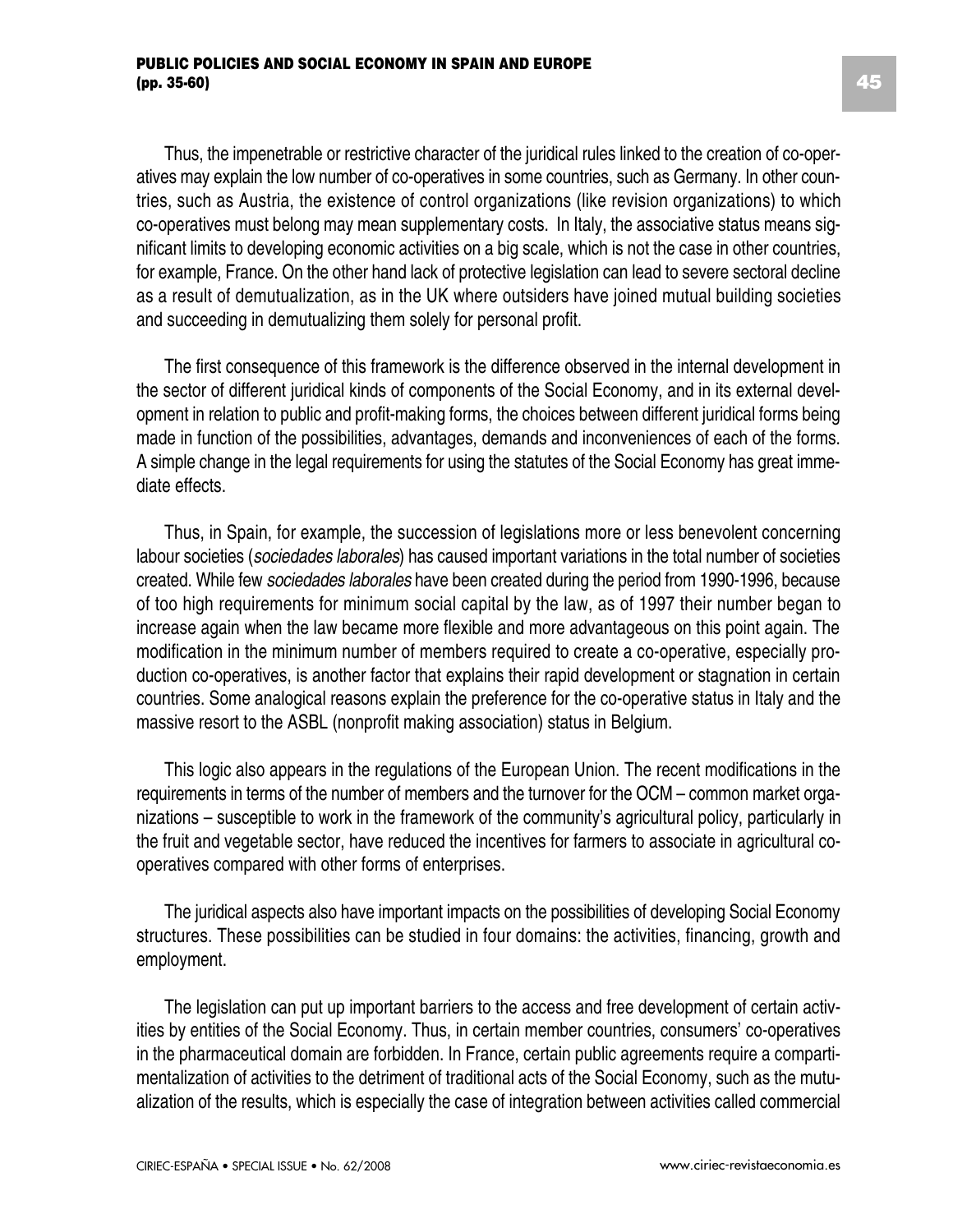and those called non-commercial. This compartimentalization is judged also at European Union level where directives may upset the activities of the health mutuals by obliging them to dissociate the functions of prevention from sanitary and social works. On the other hand, in Spain, not taking the co-operatives into account in the regulations of certain activities has had the essential consequence of their being kept out of the concerned activities. Thus, legal reforms in the electricity sector have led to the juridical disappearance of certain very old enterprises of the Social Economy: the electricity supply cooperatives.

Finance is of primordial importance for the development of the Social Economy. It will be the subject of the following Section B. As a means of introduction, one can signal that, in several countries, there exist serious juridical hindrances in obtaining financial resources in addition to members' contributions and self-financing. New financial instruments have been explored. But these instruments are not neutral. Thus, in certain countries, such as France since 1992, the legislation has allowed the opening of the co-operatives' social capital to private investors. This has encouraged their privatization or absorption by capitalist groups and thus their loss for the Social Economy.

The traditional and natural logic of growth of Social Economy organizations centres on setting up federal structures and co-operative groupings. Certain decisions of the European Court of Justice could upset this manner of development. In fact, these federal structures are interpreted as cases of illegal agreement contrary to free competition. This interpretation is at the very least surprising compared to the permissiveness granted to the patrimonial and financial concentration of profit-making holdings.

In some cases, the juridical requirements for statutes in Social Economy organizations may act against the creation or consolidation of jobs. This is the case of the limits for contracting stable employees who are not members of workers' co-operatives in Spain. The ratio of stable employees/member workers is quite limited, if one compares it with other countries such as France, which has negative effects on the stability of employment in co-operatives with a strong and rapid growth, such as social co-operatives, since access to membership is generally slower.

Adapting the juridical regulations to new demands of the field workers encourages their recognition, deployment and development. In this way the process of juridical innovation in the form of new statutes, which have appeared in the social services sector in certain European countries such as Sweden, Finland, or Italy (the 1991 law concerning social co-operatives), has encouraged their recognition and their expansion during the last years. On the contrary, in other countries such as Spain, social enterprises and those for integration have difficulties in being recognized and institutionalized. In these last examples, the role of lobbying federal structures as well as support for other actors (unions, political parties, researchers and the media) may encourage their public recognition.

But these juridical innovations may be difficult if they appear to be without support or real demand on the part of field workers. In some cases, new juridical forms do not get the expected response. This is the case of the status of the societies with a social objective *(société à finalité sociale)* in Belgium,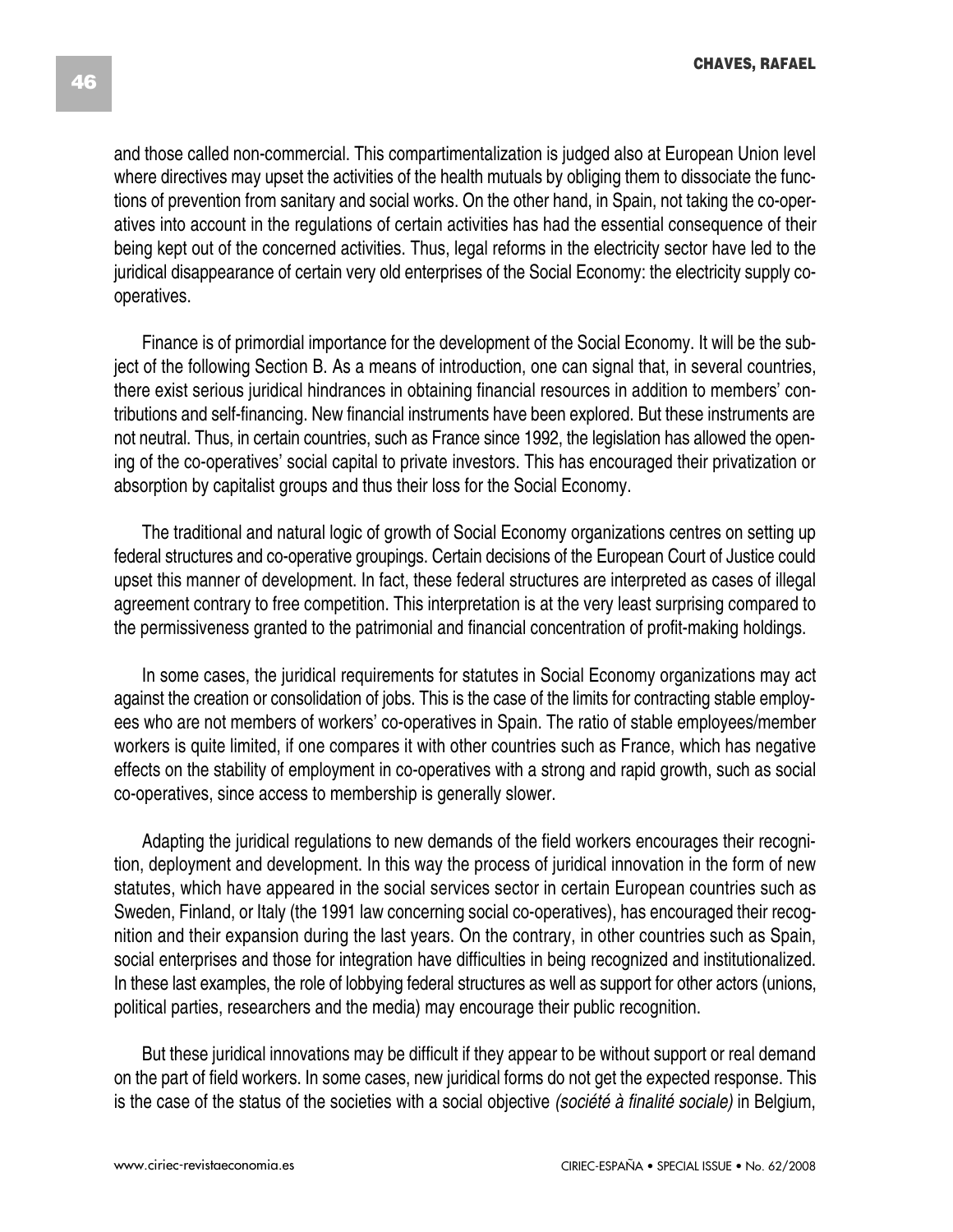#### **PUBLIC POLICIES AND SOCIAL ECONOMY IN SPAIN AND EUROPE (pp. 35-60)**

recently introduced and which permits commercial societies to have a social objective before that of profit. This status has only a relative success; the situation can be explained notably by a certain lack of attractiveness and by the fear of non-profit making organization directors of losing some of their advantages (subsidies, fiscal schemes,...).

At the European level a few years ago, the Commission proposed the status of European Co-operative, European Mutual Society, and European Association. This measure of juridical order, which has not yet seen the light, could encourage the deployment of Social Economy transnational activities as well as support the sector's development in countries with weak public and juridical recognition.

#### *Fiscal Measures*

A favourable fiscal system can facilitate the consolidation and development of the Social Economy. In different European countries some positive fiscal measures have been adopted. These measures have a different character according to the juridical forms of the Social Economy organizations and lean on several supporting arguments. These arguments put the accent on the mode of internal functioning and on the role developed by the Social Economy organizations. These two aspects distinguish these organizations from the profit-making sector.

In most cases, the juridical forms belonging to the social Social Economy or to the nonprofit making sector have more favourable fiscal treatment than co-operatives or mutuals. The argument that justifies the fiscal advantages rests especially on their nonprofit making status and on the allotment of their resources and profits to public or social interest activities. This argument has spread to several national fiscal legislations. In some countries, such as France, the fiscal regime has recently met some resistance on the part of opponents who see an element of unfair competition. This has led to better definition of the argument in terms of the "4P rule" (publicity, public, price and product) and especially to make operational the concept of *organization for social usefulness,* as defined by the target public, through its mode of internal functioning and through its statutory social objective.

In recent years some countries, such as Germany, Italy and Spain, have approved fiscal measures in favour of the social Social Economy. These measures have contributed to precising the specific characteristics of this part of the sector in relation to the commercial profit-making sector. Two exemplary cases are the Decree 460/1997 concerning the *ONLUS - nonprofit organizations with a social purpose* – in Italy and in Germany, the « Public Welfare Act » *(Sozialgesetzbuch)* which regulates nonprofit entities. A positive aspect of these two incentive measures is the open manner adopted in defining the benefiting entities; these can have different juridical statutes such as association, co-operative, foundation, or even others. The Spanish Law 30/1994 concerning the fiscal regime of nonprofit entities is, on the other hand, more restrictive. It excludes co-operatives, among others the social co-operatives or co-operatives of integration, from the benefiting category. The Autonomous Community of Valencia, which is competent in the matter of legislation for co-operatives, approved the status of nonprofit cooperative in 1995, but this decision has not had the approval of the central government.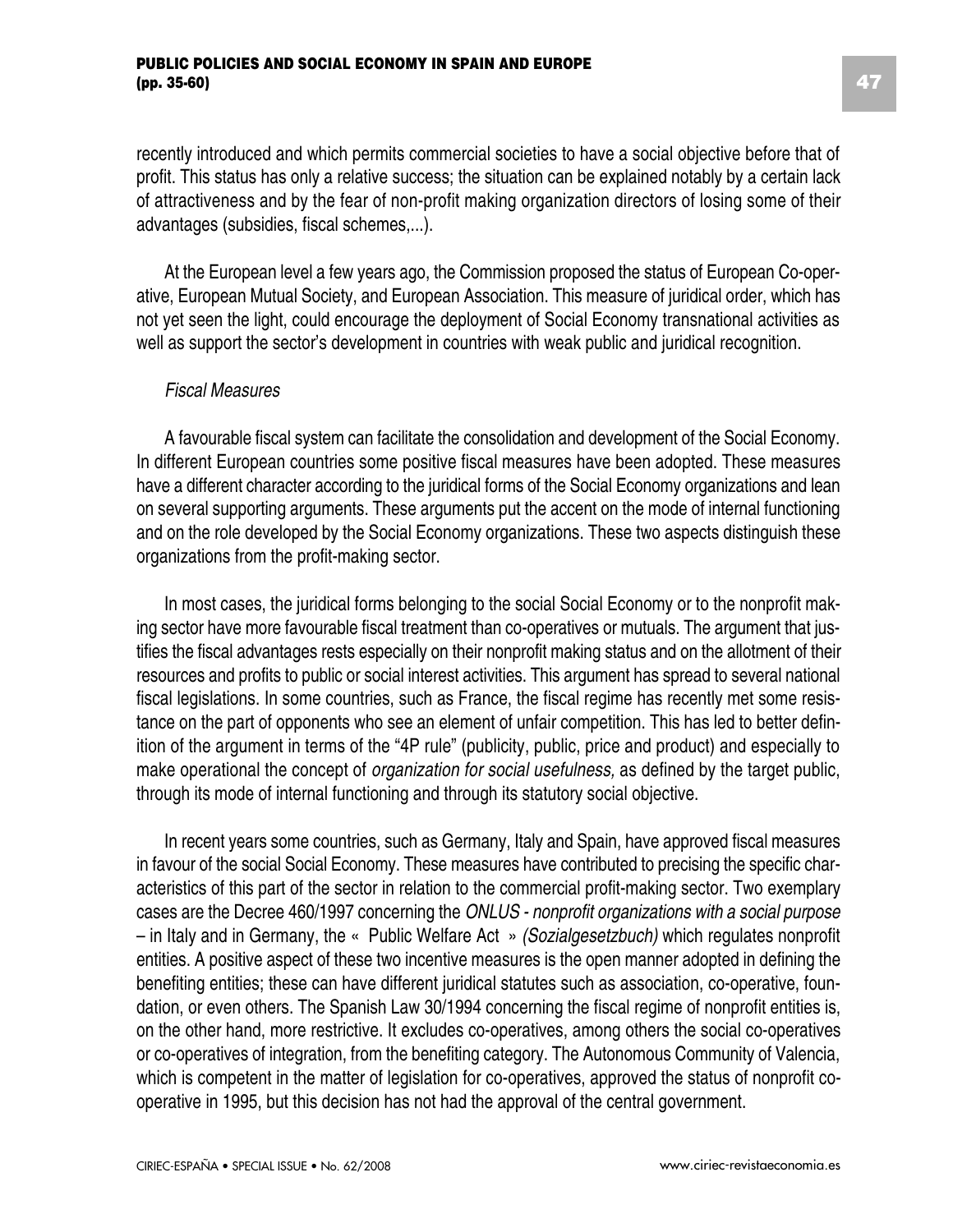The co-operatives and mutual benefit organizations have seen a decrease in the relatively favourable character of their fiscal regime over the past years. In Germany, for example, the favourable arrangements have recently been repealed. In France, the relative advantages tend to be reduced: this is the case of the exoneration of the professional tax for the co-operatives, which had spread widely to other enterprises; the health mutuals' regime risks to be changed unfavourably. The favourable fiscal measures in these countries are justified notably, by the fact that the use of the co-operative statute is more demanding than the statutes of profit-making enterprises.

In the countries where co-operatives are recognized in the framework of great political programs, or even recognized and supported in the National Constitution, such as in Portugal, Spain and Italy, their fiscal regime has been maintained and even improved. This is the case in Portugal where the Law 85/1998 concerning the tax system for co-operatives that grants advantages at the tax level for societies and for the property tax has been approved. This is also the case in Spain with the Law 20/1990 concerning the tax system for co-operatives, which established three special tax systems for these entities, the general system for protected co-operatives justified by the kind of organization and their social objectives, the system for specially protected co-operatives justified by the target publics (farmers, workers, and unemployed people, etc.) and the system of credit co-operatives. However, these advantages must be qualified because they tend to be reduced in relation to profit-making enterprises especially in certain regions such as the Basque country.

The procedure in force in the different countries where an organization of the Social Economy obtains the status of fiscally protected entity is a fundamental aspect that conditions the fiscal advantages of the sector. In this way, in some countries, such as Germany, the statute of social Social Economy entities comes under the discretionary power of public administrations. In other countries, this statute is more precisely regulated, which gives greater juridical security to sector entities.

The evolutions these last years in fiscal regulations have had a significant impact on the internal composition of the Social Economy. Thus, in Spain, since the approval of the Law 30/1994 concerning the tax system for nonprofit entities, the social programs of saving banks have been progressively dissociated from the savings banks activity and granted independent juridical identity under the form of a foundation, which is a statute that benefits from the new tax system.

In general, the aims of the fiscal kind of measures are not principally to encourage employment in the sector. Nevertheless some exceptions exist in countries such as Portugal and Spain. In fact, the recent fiscal legislation for co-operatives in Portugal as well as the Spanish fiscal statute of 'specially protected co-operatives' granted to associated workers' co-operatives have been established with employment as the main objective.

Finally, one can wonder if a favourable fiscal regime is really effective as a support measure for the sector. In principle, the effectiveness depends on forms of taxation and the components of the Social Economy that benefit from them. Thus, one can point out that favourable treatment in tax mat-

www.ciriec-revistaeconomia.es CIRIEC-ESPAÑA • SPECIAL ISSUE • No. 62/2008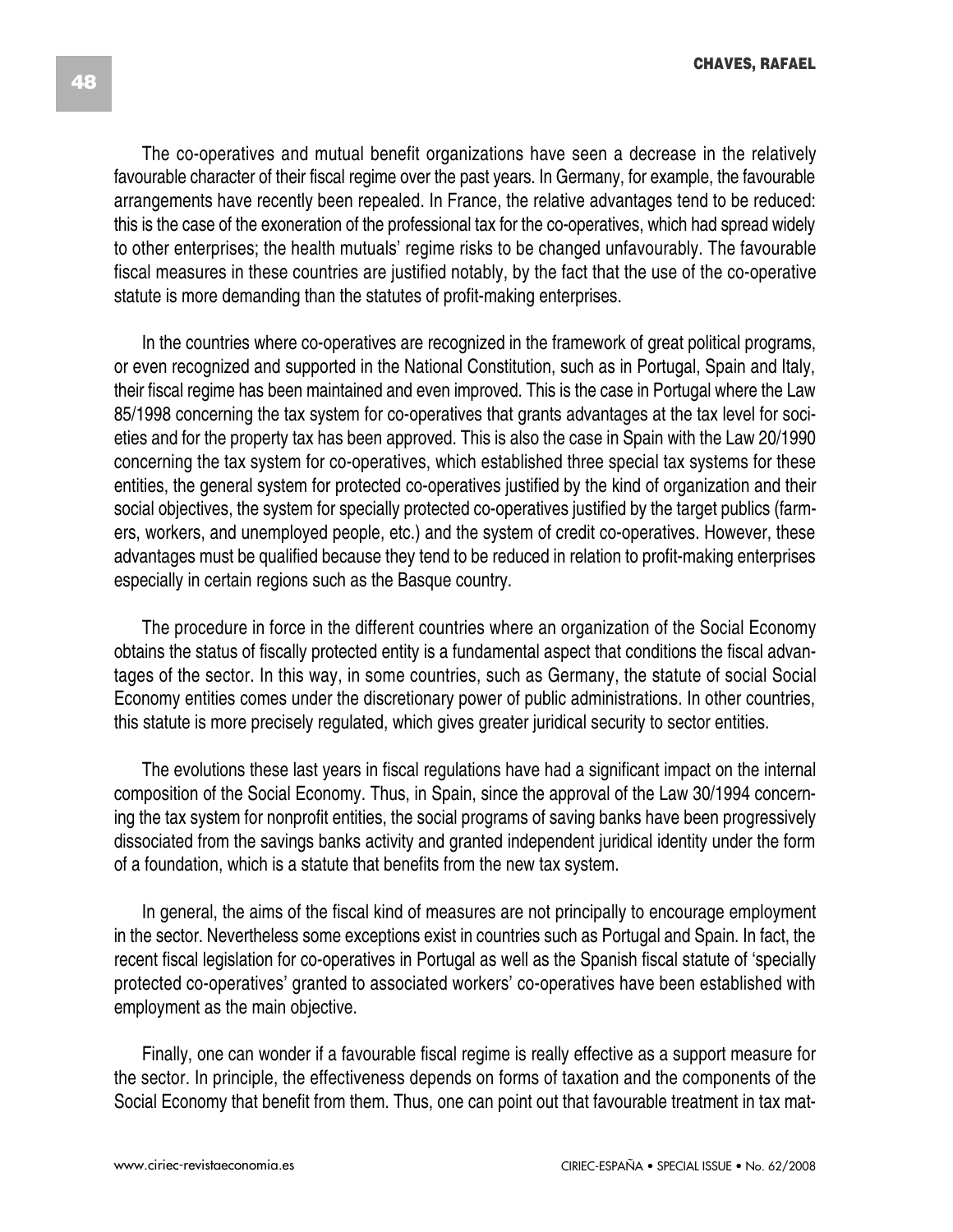ters for societies is more profitable for entities that develop their activity on the market and make profits. On the other side, a favourable treatment in tax matters on transactions, value added tax or local taxes, is relatively more profitable for small entities and those belonging to the non-market sector.

#### B Financial kinds of measures

The consolidation, the professionalization and the development of jobs in the Social Economy entities are three processes directly linked to economic consolidation and development of these entities' structures. On this subject, investment financing (commercial and productive sorts, etc.) is a key element.

The Social Economy has traditionally experienced serious financial difficulties, even under-capitalization, which have limited its possibilities to develop and even handicapped its normal functioning. These difficulties are generally explained, on one side, by their specific statutory rules concerning internal functioning, notably the manner of power division in decision-making and the way of distributing profits, and, on the other side, by the difficulties they have to access traditional capital markets (for example, traditional bank credit). This factor, which strangles the sector's development, can be softened, or even neutralized, if some public policy measures aimed, firstly, to give equal access to traditional external credit as to that of profit-making enterprises, and secondly, to financially support their structures. These two objectives could be reached by means of two kinds of instruments: legislative measures and public financial organizations. One must note that these measures concern the structures and are thus not conditioned for the development of certain specific activities of profit-making entities.

Some countries have adopted legislative measures to re-enforce the co-operatives' own funds. Since the 90's, in countries such as Italy, France and Spain, these measures generally aim, firstly, to open social capital to private external investors, with such forms as "collaborating, associated or subvention members" (Italian and French laws from 1992, and Spanish regional and central laws). Their effects are up for discussion. In France, they have been prejudicial: most co-operatives which opened their social capital to external investors, notably producer co-operatives, have lost their co-operative status. In Italy and Spain, these types of measures have not yet received a big response. These legislative measures have also aimed at permitting the co-operatives to emit assumed titles without the right of vote for the general public. Italy has set an original measure of financial support to co-operatives « the mutuals funds for the promotion and development of co-operatives. Indeed law 51/1992 establishes the obligation for co-operatives to transfer 3% of their profits to funds belonging to the Centrales of the Italian co-operative movement of which they are members and in case of non membership, to a fund depending on the National Ministry of Labour. These funds materialize the 6th principle of interco-operative solidarity while supporting various types of initiatives for the development of the movement (creation of new co-operatives, support to development projects, training,...). Nowadays, the four main co-operative Centrales have their own funds. 5 358 new jobs have been created during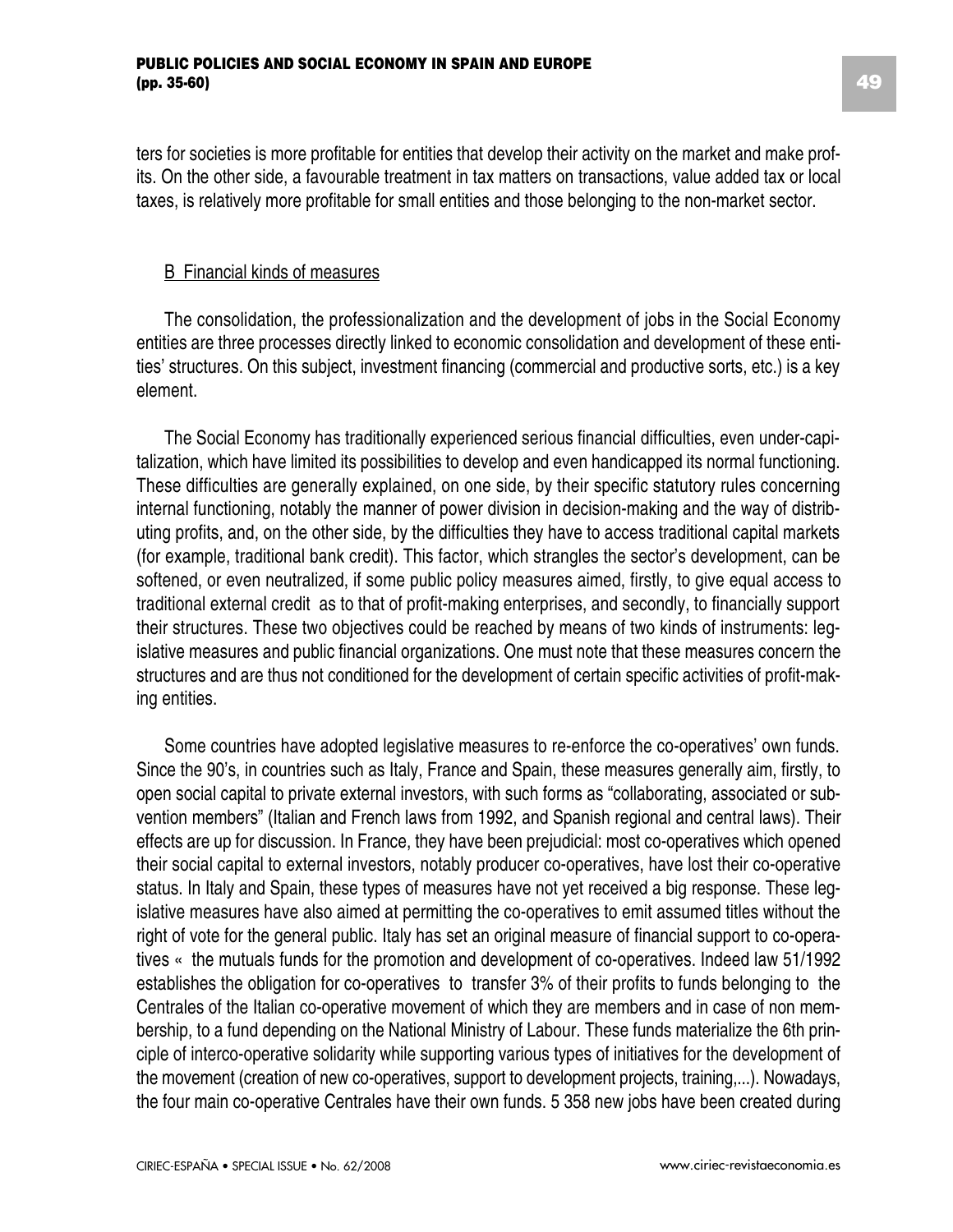the last six years of activity of the biggest funds (*Coopfond* of Centrale *Legacoop* and *Fondosviluppo* of *Confcooperative*). Out of the 5 358 jobs created by the former, 3 121 are in promotion initiatives and 2.237 in development.

The possibility to create and use financial support structures of the co-operative sort in the sector is another measure. In Spain, the law permits the creation of "credit sections" in the co-operatives. These sections have the goal of re-enforcing the financial situation of the co-operative. Many agricultural co-operatives have benefited, especially for development. A recent regulation of the National Bank upset the activity of these sections, even eliminated them, by demanding that the potential receivers of credit be widened to subjects other than the co-operative.

An original formula was put in place in Spain in order to encourage the preservation of employment through support in creating workers' co-operatives and *sociedades laborales*: workers having the right to unemployment allowance can choose *"capitalization in one unique payment of all the allowances"* if they decide to constitute an enterprise under one of the two juridical forms of the Social Economy mentioned. The Minister of Employment, through the mediation of the National Institute of Employment, pays the social security contributions of the benefiting workers during the theoretical period of receiving unemployment allowances. This measure does not exclude other support measures to which the workers and their enterprises may eventually have the right. One must point out that from 1985, the year in which this measure was put in place, until 1992, the year of the reform, the selfemployed workers could also take advantage of this. The impact of this measure has been very positive. During the five years from 1994 to 1998, 42 725 workers took advantage from this measure among whom 22 260 constituted workers' co-operatives and 20 465 *sociedades laborales.* In 1998, 38% of the workers who were members of the new worker co-operatives and 47% of the workers of the new *sociedades laborales* had used this public policy measure.

In several countries, incentives for *donations from private people and companies for the profit of social Social Economy entities* have set up. The fiscal incentive consists mainly of an exoneration from income taxes for private people and an exoneration from company taxes for enterprises. In the Netherlands, for example, the donations from companies can be deducted up to 6% of the taxable company income. In Denmark, private donations can benefit from exoneration that can reach 15% of the personal work income, with a ceiling of 15,000 crowns.

The access that Social Economy entities have to *funds that are generated by lotteries and games,* generally regulated and controlled by the state as public monopolies, is a public policy measure used in some countries to encourage part of the sector. Thus, in Finland, the monopoly of games with machines is given to RAY, an association which distributes the profits to social Social Economy associations. In 1997, RAY supported the creation of 1035 associations and distributed 1,454 million Finnish marks to sanitary and social associations. Another organization , the *OY Veikkaus AB*, which was initially an "umbrella" sportive association, became a public society with the monopoly of the lottery and games. Its profits must be given to art, sports, science and youth. In Spain, part of the public lottery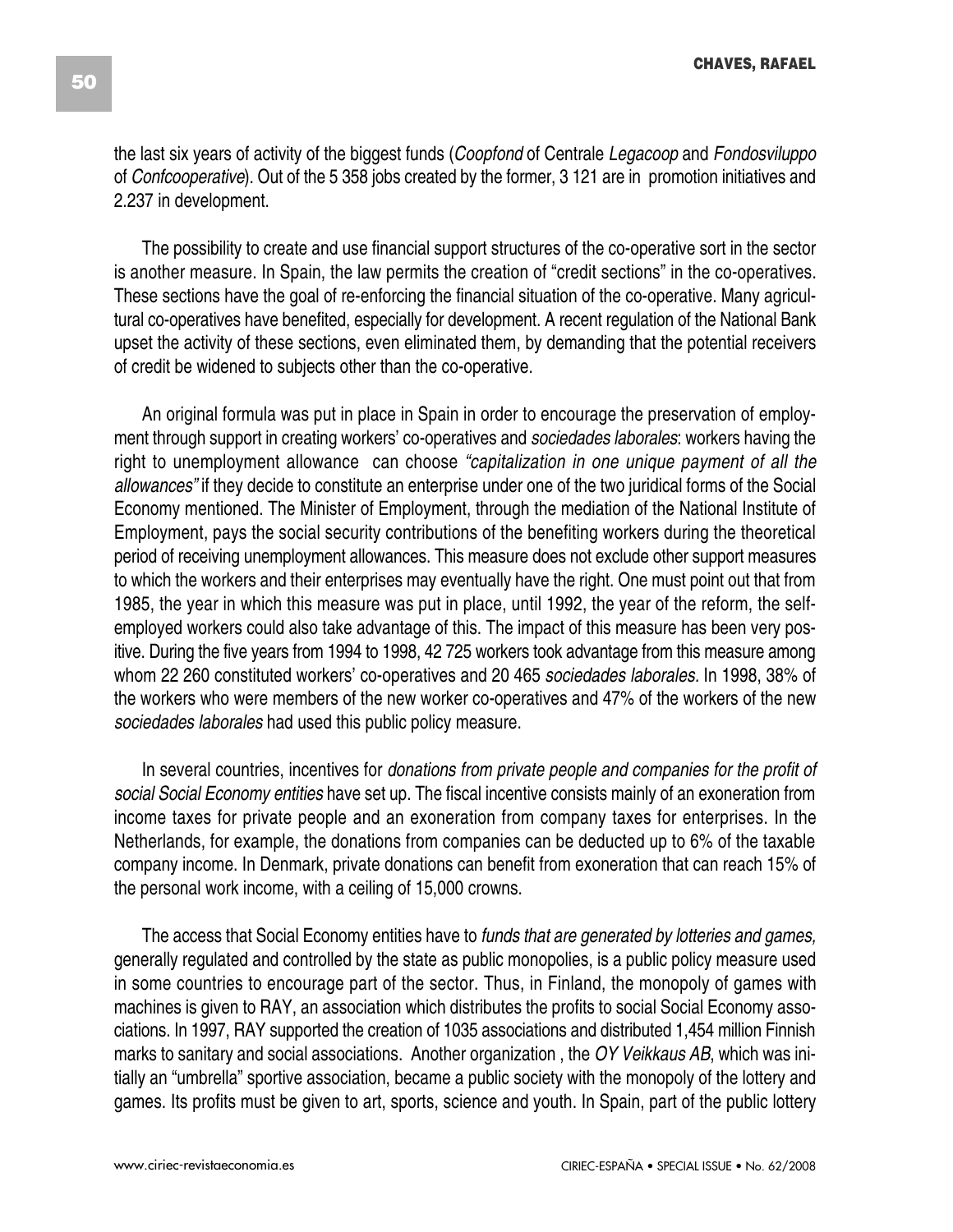monopoly is given to the *ONCE* – National Organization of Blind People in Spain – one of the biggest Social Economy entities in this country. The profits obtained must be destined to social integration and work for handicapped people, especially the blind. Over the last two decades, the *ONCE* has created two groups with this finance: Foundation *ONCE* and *CEOSA*. In 1997, all the entities linked to *ONCE* employed 56 796 workers, of which 41 006 were handicapped (mostly blind people). And in the UK, a certain proportion of lottery money is distributed to charities on the basis of competitive application.

As for public organizations of specific financial support to the sector, some experiments have been set up in Europe. Some of them such as the IDES, Institute for Social Economy Development, in France, fed by public funds, have para-public characteristics which are similar to private support structures, a field which is the object of the previous chapter of this report. Four organizations deserve special attention:

The *CFI- Compagnia Finanziaria Industriale* - is an Italian financial society created in 1987 by the Law 49/1985 ('Marcora Law') whose capital is held by three central Italian co-operatives (Legacoop, Confco-operative and AGCI). Its objective is to support the reactivation of traditional enterprises in crisis by transforming them into co-operatives with the aim of preserving employment. This society supports newly created co-operatives by participating in up to 49% of their social capital under the form of risk capital and grants low interest loans. In 1996 its activity was temporarily blocked by the European Commission but was restored after the introduction of some modifications in its working rules. The evaluation of the measure has been positive: between 1987 and 1997, the number of enterprises and workers who benefited did not cease to increase, from 112 re-activated enterprises and 514 'saved' jobs in 1988 to 253 companies and 5 569 jobs in 1997.

The *Prodescoop,* which is a Portuguese organization of financial support to co-operatives, was created in January 1999 by the Minister of Work and Well-being. Its main function is to support the creation and the consolidation of employment in the co-operatives by encouraging the creation of new co-operatives and the development of old ones. It promotes stable employment by granting subsidies to co-operatives which increase the number of member workers (non-salaried employees).

The *Sowecsom* is a public limited company, which is a subsidiary of the Walloon regional investment company (Belgium) that promotes the market Social Economy by participating in the financing of investment projects, in creating and developing activities, in particular projects contributing to employment or training through work. It grants three kinds of support: loans, guarantees for loans from traditional banks and/or help in setting up a project. It must be noted that the guarantee funds have not yet been used because the traditional banks generally demand guarantees which are too great in relation to the sum to be borrowed, which is an evident example of the obvious obstacles for access to traditional credit by Social Economy entities.

The regional government of Valencia (Spain) participated directly in some development projects of the co-operative sector in the beginning of the 90's. The most remarkable project was financial support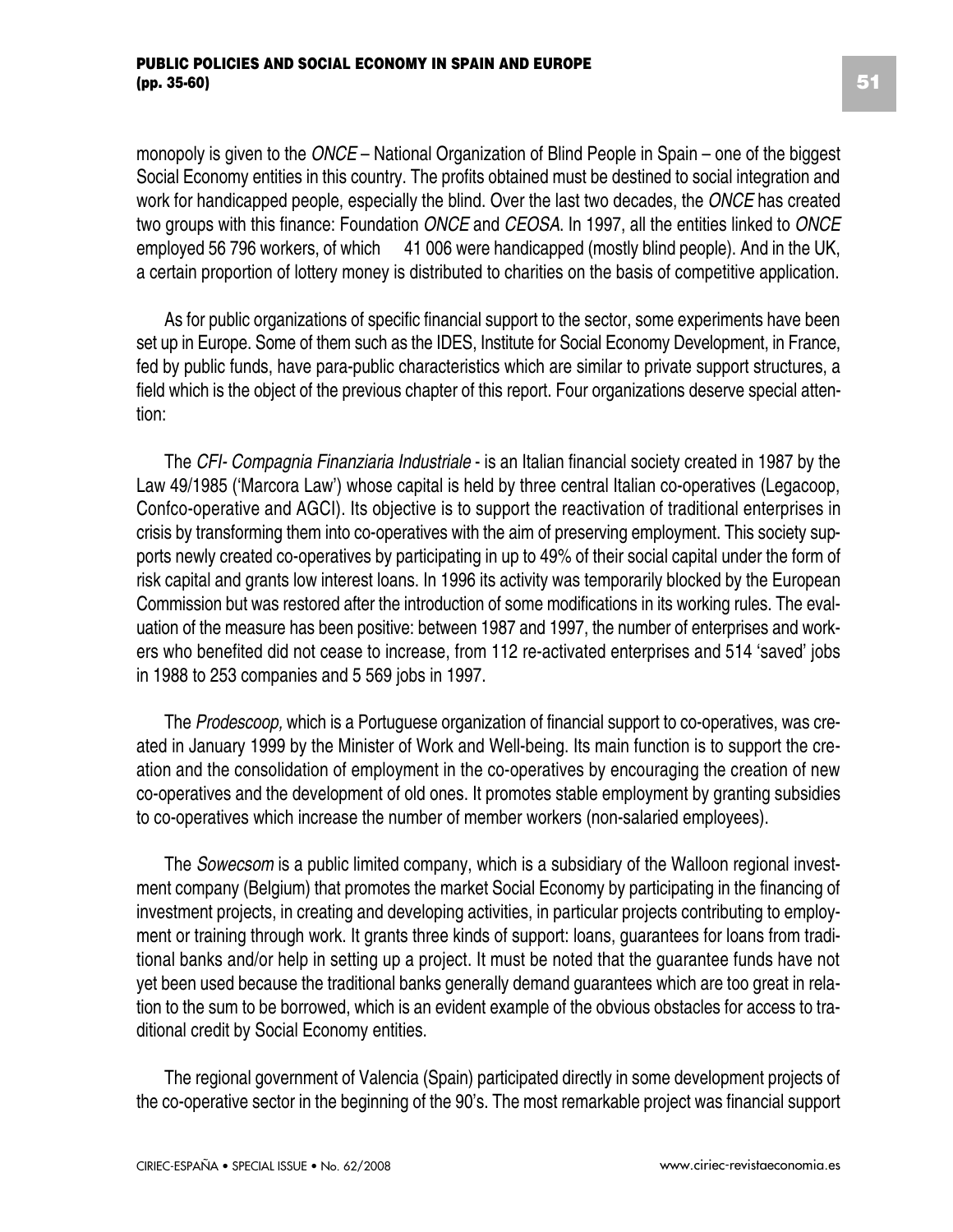for industrialization of regional agricultural products of the regional agricultural co-operative movement. It participated financially in 40% of the social capital of the industrialization society Agricon SA, and gradually pulled out by facilitating access to the capital of other co-operatives, of the 1<sup>st</sup> and 2<sup>nd</sup> degree. throughout the project consolidation. This experiment was a big success: industrial production has experienced strong growth since the beginning.

Not less important than the existence of financial support are, on one side, the real economic sums which these measures influence, and, on the other side, the capacity and diligence of the public authorities in making the payments. In general, the available public funds are very limited. Consequently, the sums are generally criticized by the sector. Because of these financial limits, sometimes only a part of the solicited support is really granted. As for the diligence in payments, it must be highlighted that the public authorities are often late payers. These long payment delays may cause serious problems for the treasury, or even the survival of many Social Economy organizations.

#### C Technical Support Measures (Real Services)

Some countries have set up technical support measures in the form of public structures to support the Social Economy. These public structures, which mobilize material and human resources, offer different kinds of (non-financial) real services to the sector, aimed at improving some weak points: information, training, research, advice, networking, etc.

The public support structures tend to appear in countries and regions where public authorities have a voluntarist attitude in encouraging the emergence, consolidation and development of the sector entities and where this latter shows weak cohesion and a lack of obvious dynamism.

On the contrary, when the sector is more developed, structured and active, the public authorities tend to lean on the latter for elaborating and putting in place support measures, especially technical kinds. In these last cases, the support structures tend to be joint and to be totally or partially financed by public funds, even though they are managed by the sector entities or even the Social Economy movement. The main argument in favour of a public sector-Social Economy partnership in the field of technical support measures is that the involvement of the sector allows better identification of weak points and the real demands and thus better precision for adequate technical support measures. Moreover, this allows a more rational utilization of the mobilized public resources and a better appropriation of the structures by the sector. Besides, the action of these structures often develops at the local or regional level, a level at which the public authorities are more sensitive and better informed about the real problems of the Social Economy in their territory.

The public support structures are some tools for developing the Social Economy which have three main forms: a) passive structures when they limit themselves to supporting Social Economy initiatives, b) 'catalyst' structures when they directly encourage the hatching of development projects in the heart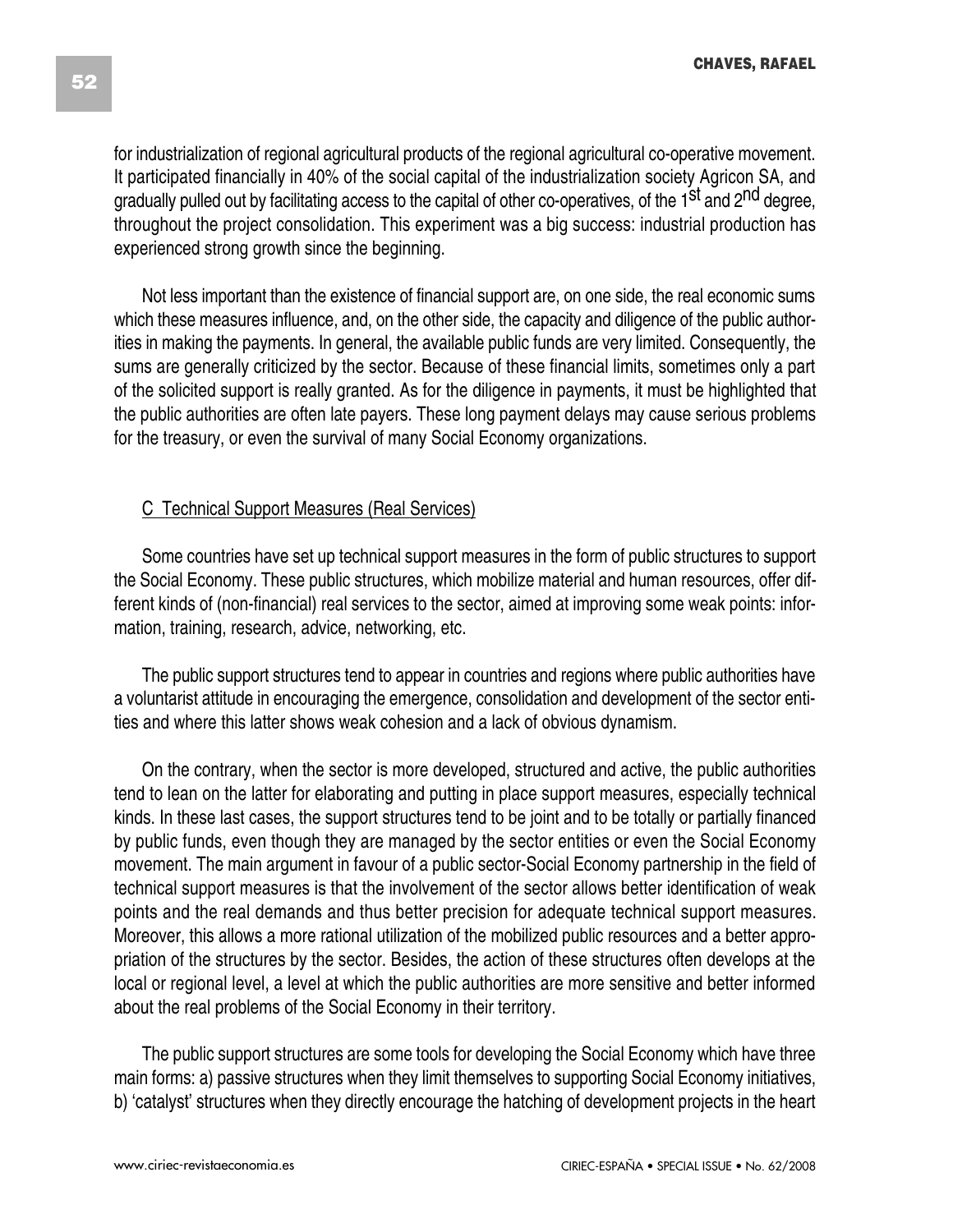of the sector, and c) proactive structures when they directly develop public projects aimed at sector development. These tools of material support are managed in a centralized way (Prodescoop in Portugal, for example) or decentralized (Co-operative Development Agencies in Finland and in Sweden).

Other than the technical services of advice, information, training, research, etc. deployed by these structures, there are interfaces and even representative functions between the public sector and the Social Economy. The institutionalization of this function has permitted, in some cases such as the DIES, Joint Ministerial Delegation for Social Innovation and Social Economy, in France and Inscoop in Portugal, to assure continuous activity of consultation, legislative assistance, management of public policies and information for policy makers.

Other than this, and not less important, their actions of broadcasting the reality of the Social Economy and supporting research and publications relating to the sector have permitted the rise in the level of knowledge and receptivity of the general public and mainly by the field workers.

#### **3.1.2. Policies of demand or aimed at the activities of the Social Economy organizations**

On the other side of the approach based on the supply side point of view, public policy measures of which aimed directly at supporting the Social Economy entities' structure, the approach based on the demand point of view consists in encouraging indirectly the sector by supporting what it does, that is to say, its activity. An evolution from the first approach towards the second has been experienced in several cases.

The preferred target activities of the measures on the activities, or demand policies, are the services of social well-being, which also correspond to the idea close to proximity services and most of the "new pools of jobs" made popular thanks to the Delors Report. These services have two essential characteristics which make them especially attractive in the eyes of public authorities: a) they use more man power than other activities and are less demanding in capital investment, and b) they generally demand a direct relation between the service provider and the end user. These characteristics give these activities a strong territorial or proximal characteristic on one side and thus a weak propensity to cause spillover effects which could destabilise international exchange, and on the other side, a high propensity to create jobs at the local level. On the theoretical side, they represent a fundamental element of current economic policies for selective reactivation of local and regional demand.

In some countries, the Welfare State has traditionally taken the responsibility of offering most of the social or general interest services to its citizens, directly or through the public sector or by leaning on the social Social Economy. The re-examination of Welfare State and the public authorities' interest in taking charge of new social demands, on one side, and the properties of the Social Economy (social cohesion elements, social innovation elements, rapid detection and satisfaction of needs, more efficient allowance of resources than the private profit-making sector in the asymmetric information contexts, etc.) on the other side, have encouraged a revalorization of the Social Economy from the public authorities' point of view.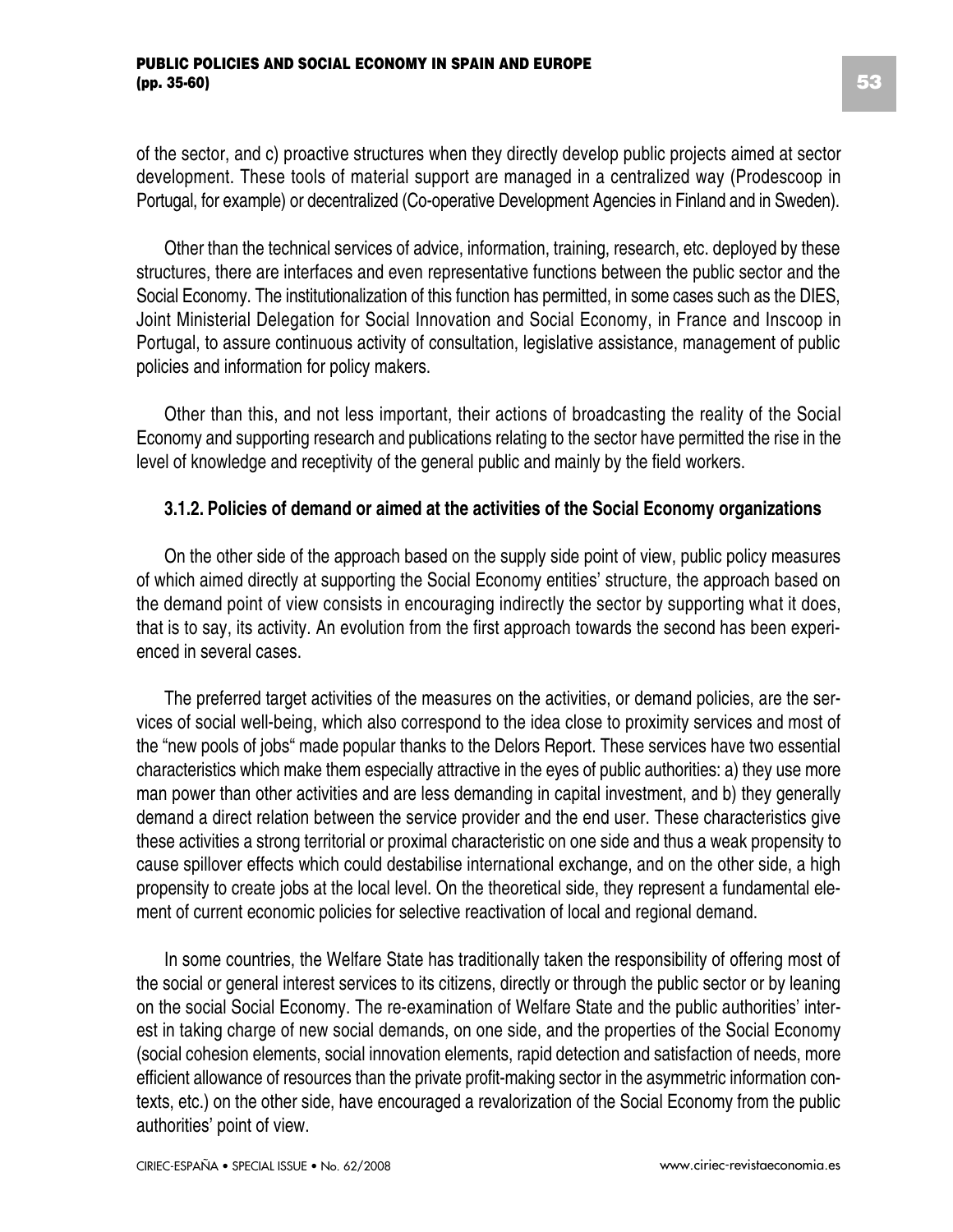In a great number of national contexts, one observes the existence of contracts passed between the authorities and organizations of the Social Economy (according to the countries, often associations – France, Belgium -, and co-operatives - Italy, Spain, Sweden -) in social sectors and public interest areas. If some States have practiced this 'delegation' for a long time, others come to it progressively, recognizing the interest of the Social Economy to complete, even replace the public sector. In Luxemburg, for example, there is significant progress in that area: while the conventions were until now granted case by case and with very strong involvement of the authorities in management, a law has just been passed which foresees the disengagement and the quartering of the state in a control role – negotiations are currently under way in order to put in place this new legislation. In Sweden, the municipalities have favoured the privatization and the development of some community services like parent childcare through co-operatives *(co-operativization),* among others mixed co-operatives of parents and professionals.

The interest of the authorities in engaging the Social Economy in these services has been embodied in some countries by legislation and long experience which has tended to positively 'discriminate' the sector's supply in relation to that of commercial profit-making enterprises. In France, for example, the *'quart coopératif'* is a clause which grants to co-operatives a quarter of the shares of the public markets. This rule has historically permitted the modernization of activities, for example construction, where co-operatives have been the key factor that allowed the transition from handicraft to industry and to decrease construction costs. This rule, however, is not always used because it is not a commercial argument.

Other rules are expanding to the European public administrations contracts such as the « integration clauses » and the « social clauses ». The latter broader than the former privilege the « mieux disant social » offers and not only the « integration » aspect. Some countries resist in extending this kind of rule (social clause) to all public contracts. Recently, the new regulation for Spanish public administration markets has met serious barriers to introduce this kind of clause, while different social representatives had supported it before. However, still in Spain, another mechanism of positive discrimination has been established, even though it is very specific: a national fund, granted small percentage of income taxes, is exclusively destined to social services activities supplied by Third Social System entities (with the exception of co-operatives), in particular the most developed organizations.

But these public measures of positive discrimination are gradually called into question through practice and new legislations. The tendency is to put into competition, multiple forms of enterprises (profit-making and Social Economy) in different fields of public markets mainly through two mechanisms: on one hand, by opening the invitations to tender to different suppliers, on the other hand, by practising direct solvency of the end user, the latter being able to choose freely the kind of bid. The UK has perhaps gone furthest in this direction, developing markets for welfare.

The process in granting resources to these activities must be highlighted. The discretionary character of the amounts of public spending in these activities introduces an element of instability in the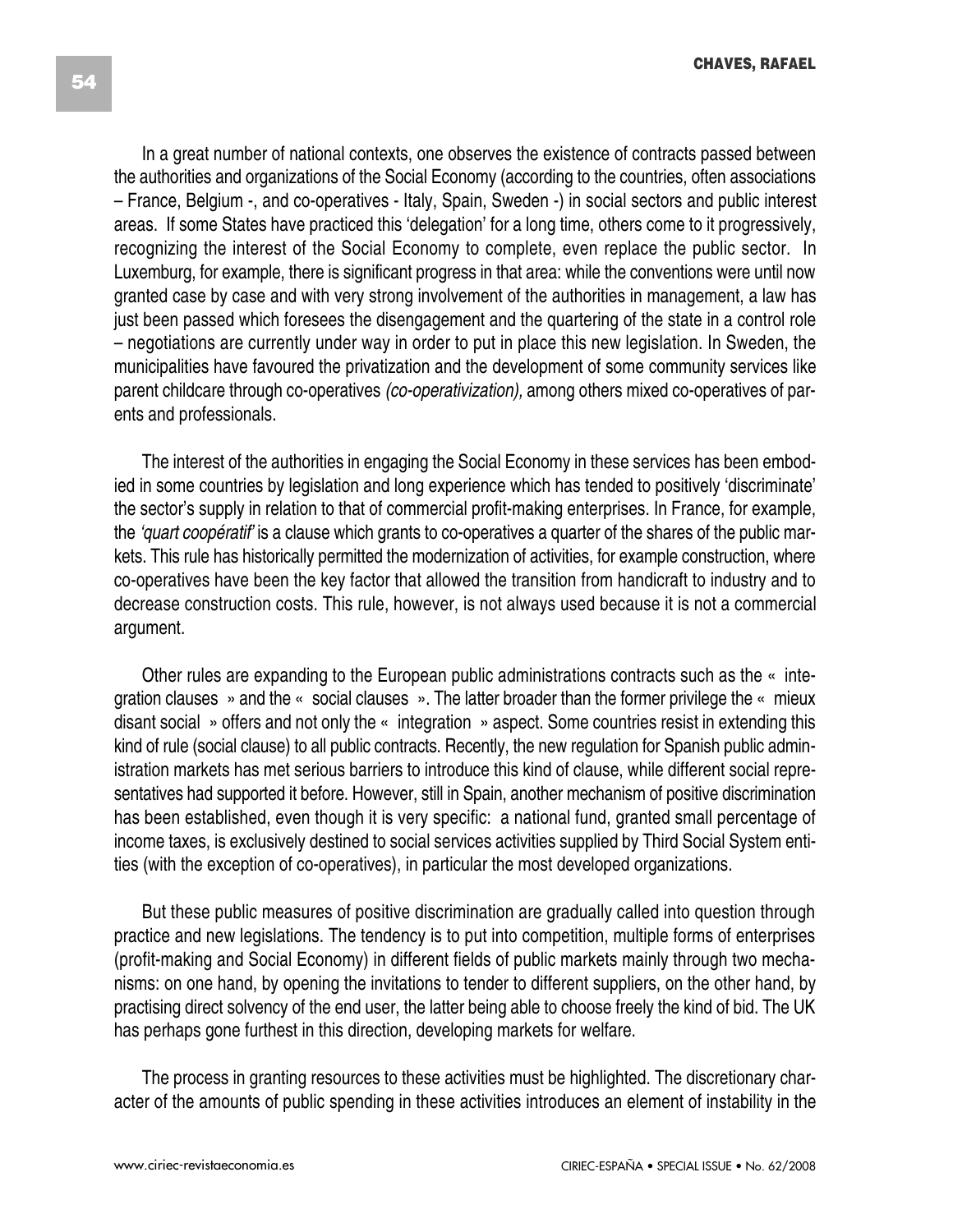sector, and thus instability for the Social Economy entities that work in it. The granting of a minimum percentage of total expenditures for social services has been, for example, a measure taken by some autonomous Spanish regions, as well as granting at state level a small percentage of personnel income taxes. Another method put in place in some countries has been the earmarking of profits obtained by game monopolies and the lottery (see our development on this subject).

The way of regulating and the setting up of partnerships between Social Economy entities and public authorities with the aim of offering services has an important impact on the chances of consolidating and developing this sector and employment in it.

In this way, agreements made between public authorities and the Social Economy are often submitted to some insecurity on the question of deadlines, especially when they are concluded for short periods – that is the case in Germany and in Spain in certain areas. Under these conditions, it is difficult to efficiently manage the activities over the long term and the chances of consolidating the structure, thus to stabilise employment, are reduced.

The payment deadlines of public authorities are a second destabilising factor. Often, public administrations are late in paying the sector's entities, which has harmful consequences for their financial balance, which are generally structurally weak. This situation can be illustrated by the current social non-legitimization of Greek agricultural co-operatives which were formally drawn up by the state as direct intervention agencies in the agricultural markets: the long payment deadlines ended up provoking a crisis for these entities.

Thirdly, the ways of supplying services are not neutral. Two procedures can be identified:

- a) the passing of contracts by the public authorities with the sector entities to supply services to the population, and
- b) the mechanics of paying demands by service-checks or similar systems.

In the first method, the public sector decides on the kind of organization to use in managing a service. If it establishes requirements concerning the type of structure, the professionalism and the capacity to develop complex projects are determined. This encourages the structuring and consolidating of the sector, which causes improvement in the quality of the services and employment. This phenomenon has been developed in Spain, for example, by granting contracts from national funds mentioned above: it has eased the consolidation and development of important NGO's. On the contrary, without this kind of requirement, the sector remains fragmented and poorly developed and the quality of service and employment suffer. With the second procedure, it is the end-user of the service who decides which kind of entity will offer the service. The effects of this procedure on the sector here also depends on the mode of public regulation towards entities able to offer the service. If the requirements encourage the structuring and development of the sector and its employment (this is the case of the French *titre emploi-service*), on the other hand, the lack of requirements not only puts the sector in competition with other kinds of offers (especially with free-lance work) but also makes the development of employment in the activity more difficult (this is the case of the French service-checks).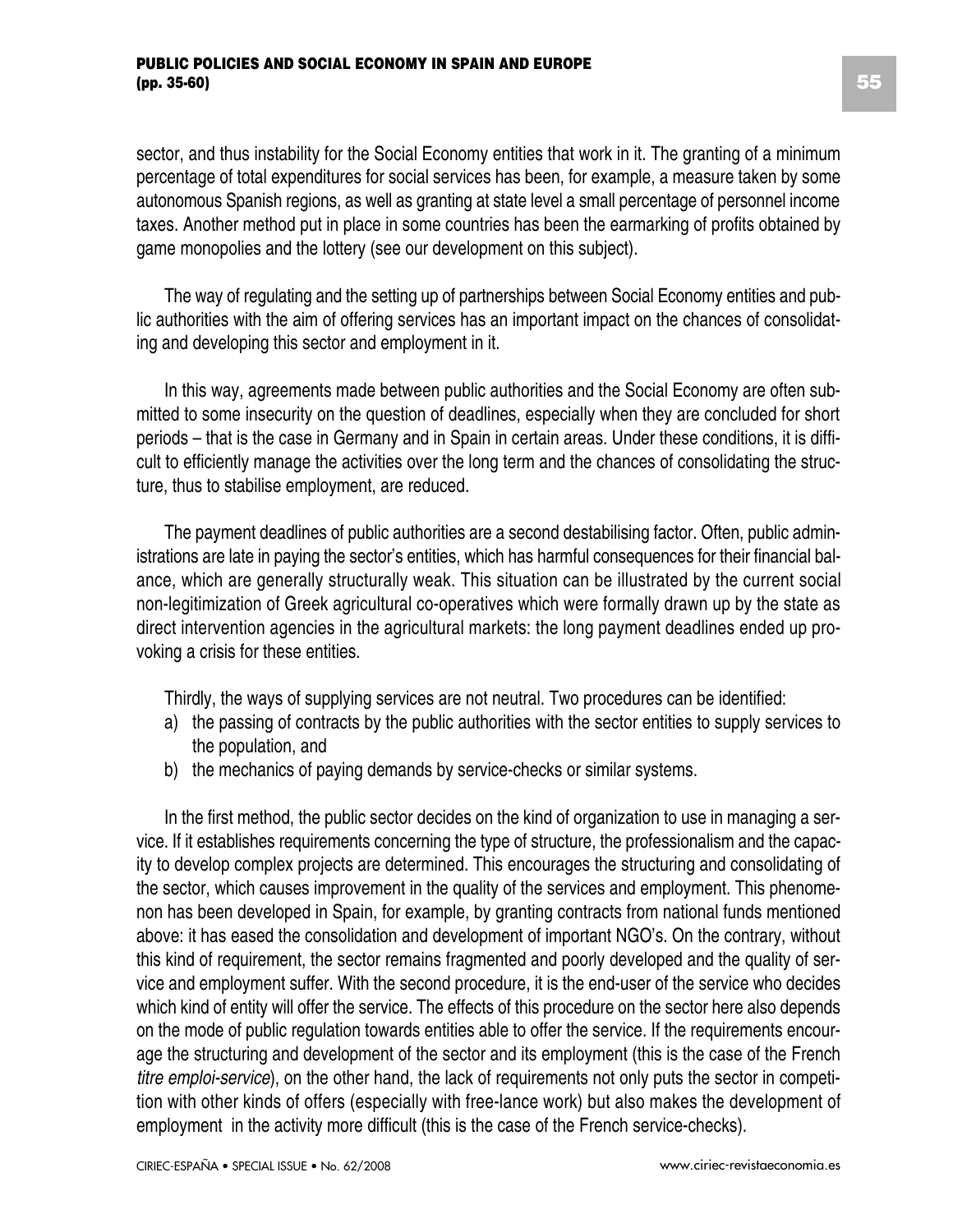### 3.2 Public policies aimed at employment in Social Economy organizations

Several member states of the European Union have set up public policy measures aimed directly at employment in the heart of the Social Economy or general measures that are beneficial to the Social Economy on a very large scale.

These policies usually follow two kinds of principles:

- a) to create new jobs in social and general interest activities (see above), especially to answer unsatisfied social needs, and
- b) to address, in priority, disadvantaged public targets on the traditional labour market such as long-term unemployed people, persons more than 45 years old, unqualified youth looking for their first job, women and handicapped people.

Three principle kinds of measures can be identified: a) employment assistance in the sector, b) measures aimed at training, and c) other measures.

#### **3.2.1 Measures of aid in the creation of employment in the Social Economy**

Different member states have developed employment assistance programs in the Social Economy sector. Three kinds of programs can be identified: those which aim for direct employment in the sector by inciting the hiring of unemployed people through reduction of work costs, helps given to unemployed people to incite them to create their own job by creating an enterprise, and assistance aimed at stabilizing jobs.

1) The first kind of measure is found in different European countries. The direct creation of jobs in the sector is encouraged by aids which have adopted the form of either temporary subsidies, either partial or total, for salaries, or reductions in contributions for social security of benefiting workers. These measures have often been aimed at people who are weak or disadvantaged on the job market (longterm unemployed people, unqualified people, etc.) and at activity sectors such as social action, environment and local development. The jobs created this way are of extremely variable length.

Thus, in Ireland, one year after launching the 'community program for employment' (which dates from 1994) the Irish public employment service, nearly 3 000 new projects have been created aimed at 40 000 people, 81% of whom are in the heart of the nonprofit sector, especially in voluntary and community organizations. The people are helped in three ways: they receive 75% of the average weekly unemployment allowance plus supplementary compenzations, within the limits of compatibility with all other help to which they have the right. They have the right to training and personal development in the enterprise directed by a master agent. In France the formula of CES helped contracts represent more than 200 000 jobs in associations. In Belgium, associations benefit from more than 40 000 jobs in the framework of programs to absorb unemployment.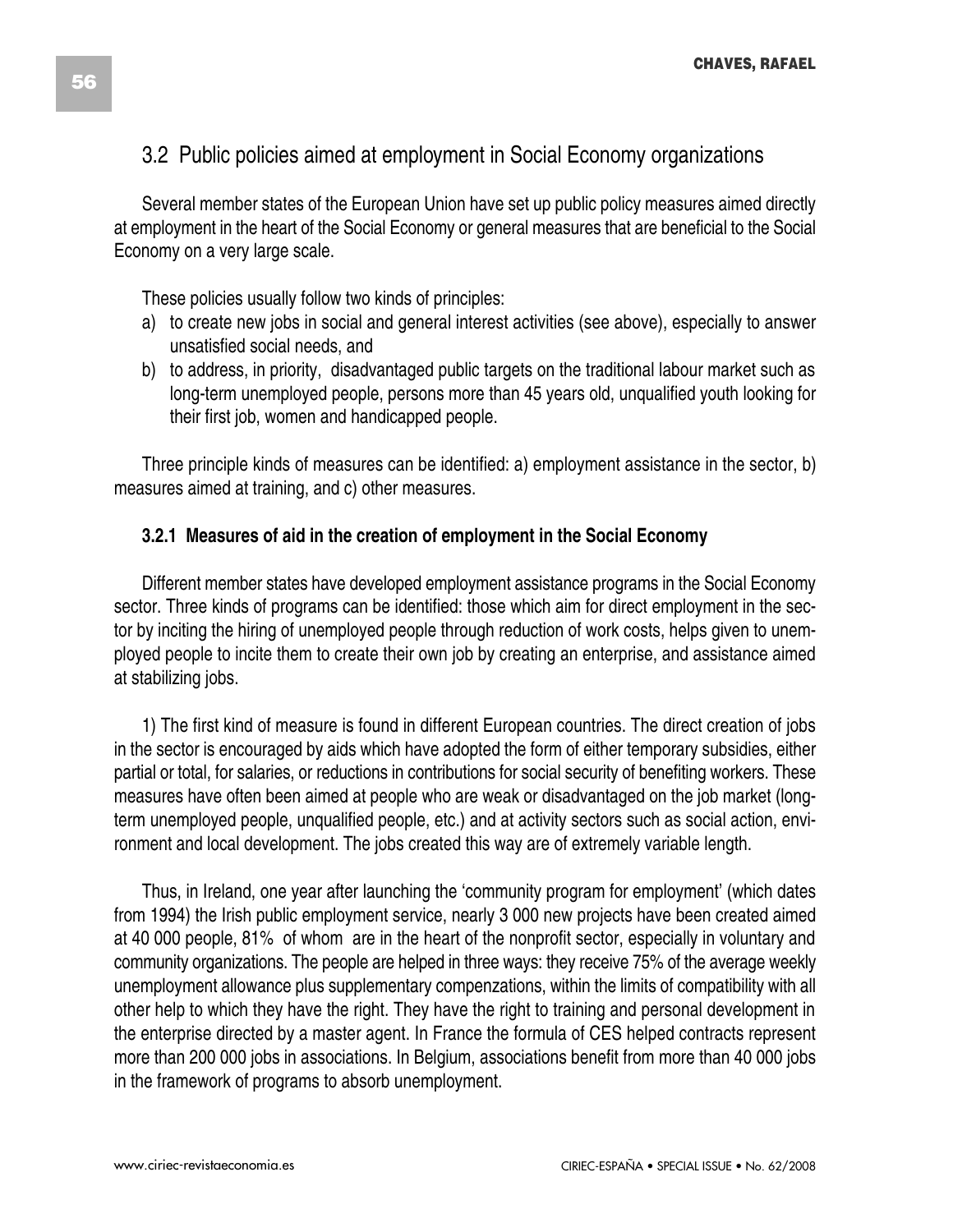In Austria, between 1984 and 1994, about 45 000 people have taken advantage of the program 'Aktion 8000'. This program fits in the framework of the 'experimental policy in the labour market' and aims at the direct creation of jobs in the nonprofit sector. In Germany, the ABM measure – *Arbeitsbeschaffungsmassnahmen* - is aimed at direct creation of temporary jobs (generally for one year ) in public and nonprofit sectors, aiming at satisfying needs not met by the private sector and aimed at disadvantaged public targets. Employers benefit from subsidies for salaries. And in the UK where there is generally little specific support for Social Economy employment creation, the « New Deal programme » (influenced by the US workfare scheme) includes a specific option of work with voluntary organizations.

2) Employment assistance by incitation for the creation of Social Economy organizations are used in some member states, such as Greece, Portugal and Spain. These measures coincide with those described in the preceding section concerning support measures for the structure.

These aids often appear in the context of policies actively promoting employment, especially for disadvantaged groups on the labour market. A special measure of this kind exists in Spain: a temporary grant (six months) in the form of a 'minimum subsistence salary' is given to unemployed people who create new enterprises (necessarily in the form of a co-operative or *sociedad laboral)* and who become members workers.

3) Job stability in Social Economy entities is another objective of some measures of public policy in countries like Ireland, Spain and Portugal. In the two latter member countries the incentive measure is realized in the form of assistance for the integration of member workers (non-salaried) in the co-operatives and in the *sociedades laborales* in Spain through the change in the workers' status – from employee to member worker – or by the direct integration in the enterprise of unemployed people, disadvantaged people in priority.

These measures merit some comments. Firstly, remember that it is not always specific measures in the Social Economy sector, but often general measures which the sector takes advantage of. Secondly, important undesirable secondary effects appear in the framework of these policies: thus, 'Godsend effects' or 'absolute loss' and 'substitution effects' or 'transfer' are produced that limit the efficiency of these measures in terms of net creation of jobs. On the other hand, without supplementary regulations, there are serious risks of marginalizing the theoretically benefiting workers onto 'shelves' or a 'second job market'. An effective regulation of these measures could possibly limit or even neutralize these bad effects: the German ABM, for example, demands that the creation of jobs be 'additional' to existing jobs, thus avoiding substitution effects with the public sector's jobs; in the same way, the Austrian program Aktion 8000 has introduced certain conditions concerning the kind of jobs helped with an aim to limiting negative effects.

The impact on the activities, on the kind of job and on the opportunities to develop is not neutral either. Thus, while different action plans which often concern activities (services) of social and general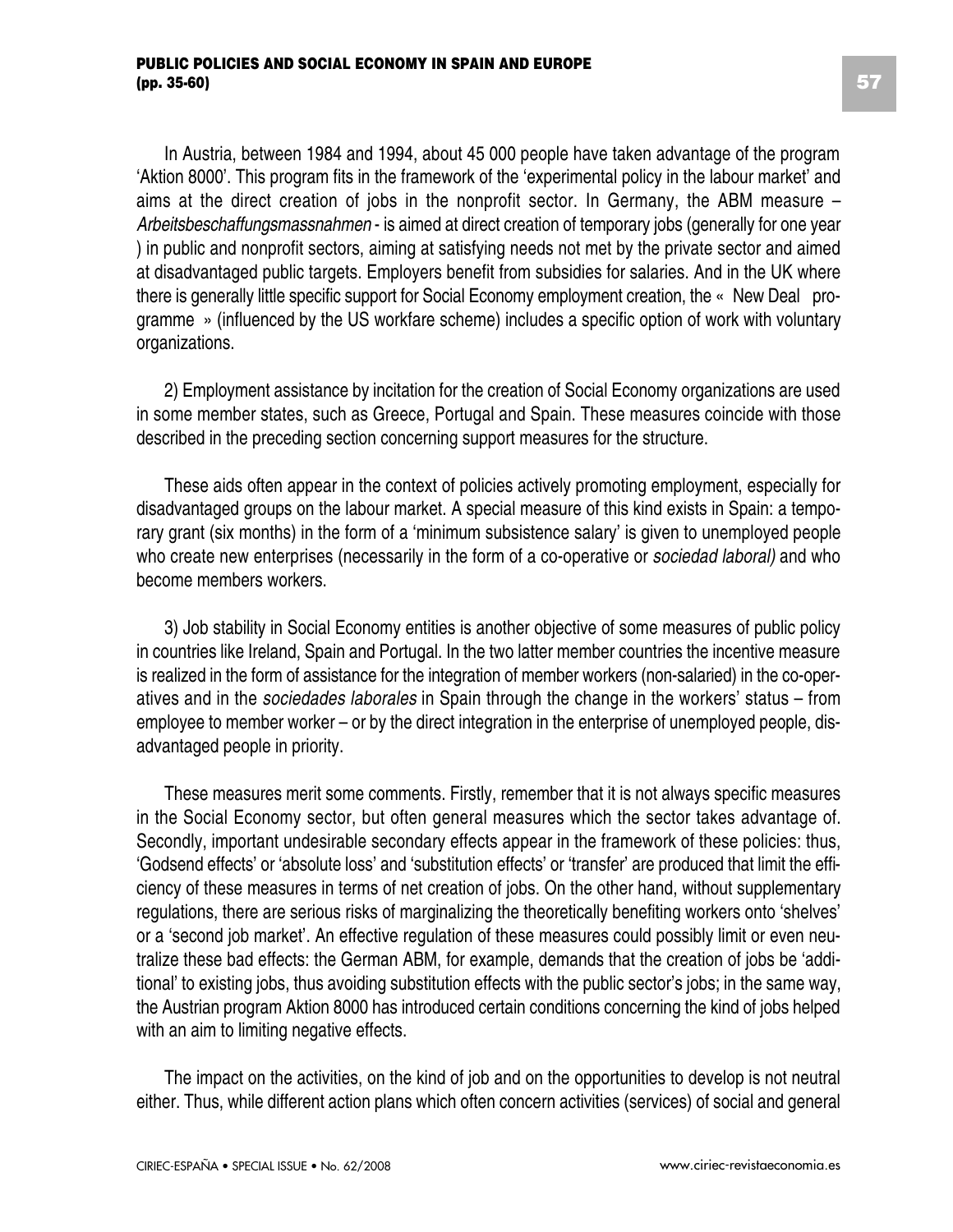interest, their realizations have differences. On one side, some countries have set up programs which aim at satisfying social needs and put employment before service quality. The providers of the services are unemployed persons, inexperienced in the concerned activity and who work a few dozen hours per month at the most. In this framework the Social Economy organizations can turn to the services of unemployed persons. This idea may then signify the deterioration of the service as well as difficulties in developing and professionalizing the activity. This is the case of some programs in Belgium. On the contrary, other programs do not only aim at employment but also at the development of the activity and the attempt to improve the quality of the service provided. In this different context, work can become more professional and thus develop.

Finally, one can wonder if the development policies are not preferable for the guarantee of stable jobs in the Social Economy, to the extent that they look at the problem more globally.

#### **3.2.2 Measures of Training Assistance**

Training, which is the most important measure in the active policy of employment in Europe, also concerns the Social Economy, even though, except for a few exceptions, these kinds of measures are generally not specific to the sector.

The labour qualification programs are more and more tied to job creation programs, becoming a mandatory condition for participation in the latter.

The Social Economy reveals heavy activity in this domain: the enterprises of integration through work and economic activity are aimed at groups of disadvantaged unemployed persons and adopt, in most cases, juridical forms of the Social Economy.

But some specific measures of training assistance in the sector have been adopted. This is the case in Belgium, for example, where a program of grants and registration of work-training enterprises and associations has been set up. This program is aimed at re-qualifying certain categories of workers (young job seekers, socially assisted persons, people without income) by turning to training in the heart of an enterprise following special educational method (real productive work, theoretical training, psychosocial follow-up). The training period may not be longer than 18 months.

In France, the national fund for the associative life *(le fonds national pour la vie associative* - FNDVA) can finance training of voluntary workers of associations. In addition , the fund for youth and popular education (*le fonds pour la jeunesse et l'éducation populaire* - FONJEP) has especially been created to support the qualification of the sector leaders.

In France again, some ministries support training programs of related federations, for example the ministry of employment supports the CGSCOP and the ministry of agriculture gives aid to the Social Economy federations linked to agricultural co-operation and rural development.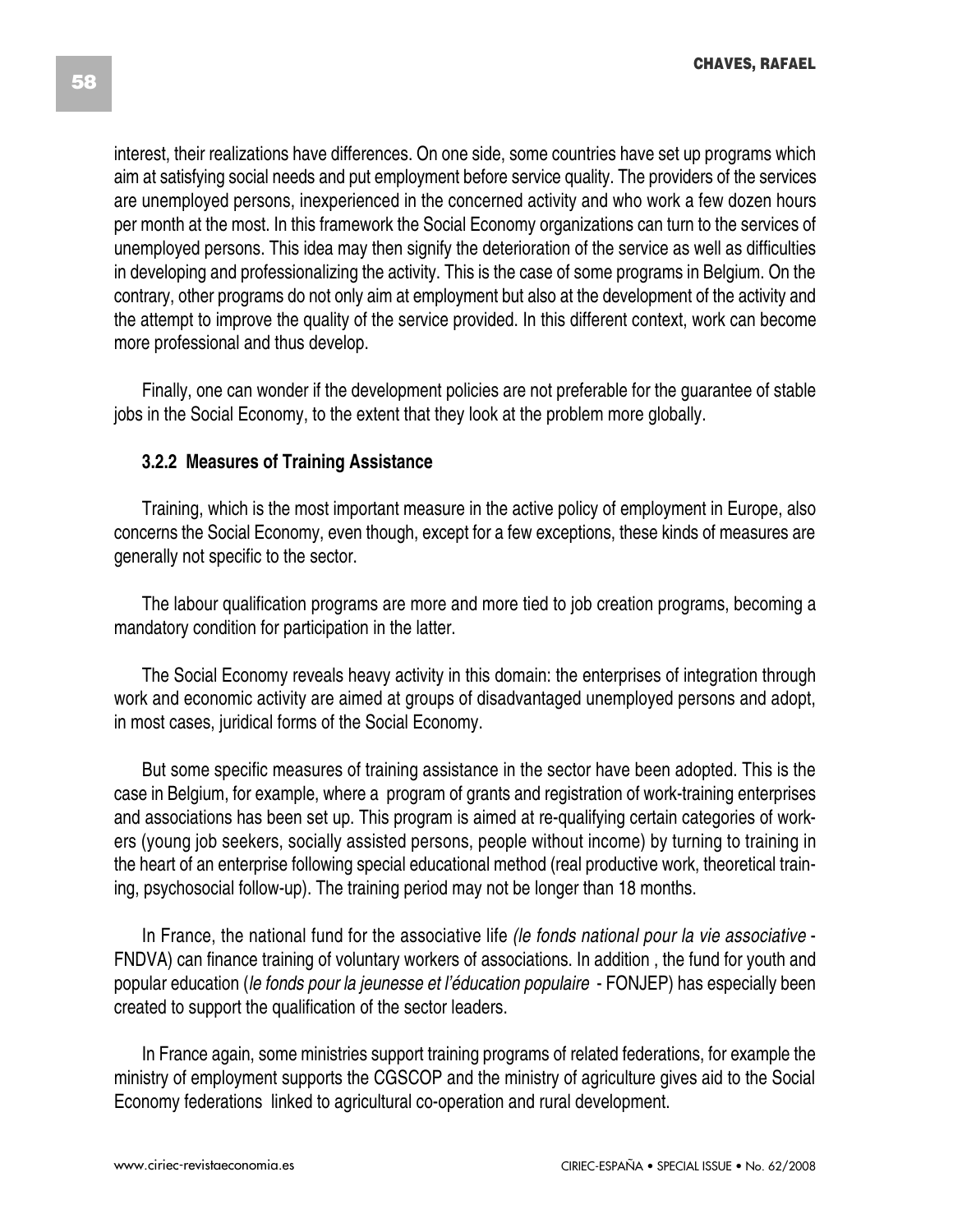#### **3.2.3 Other measures**

While this is of less concern for the Social Economy at present, two other kinds of employment policy measures have been adopted in some countries: on one side, those that aim to improve the matching of the work demand and supply through services of work orientation, placement and advice, and on the other side, those that incite work sharing by means of the Social Economy.

The first kind of measure was developed in most of the member states in the 90's with the reform of public employment services. The tendency has been the liberalization of employment offices. Private agencies, whether profit-making or not, have been authorized. Parallel to this, adoption of statutes of Social Economy by temporary work agencies have been authorized in some countries.

The second kind of measure, less usual in Europe for the time being, has recently appeared especially in the Social Economy with some measures, such as the recent national legislation in Spain which regulates the part time status of member workers in co-operatives.

### **References**

- ARCHAMBAULT, E., (1986): « L'Économie sociale est-elle associée aux grandes fonctions des pouvoirs publics? » , *RECMA - Revue internationale de l'Economie sociale*, nº 18, pp. 23-43.
- BIRKHOELZER, K., LORENZ, G. et al. (1999): *The Employment Potential of Social Enterprises in 6 EU Member States*, Technologie-Netzwerk Berlin.
- BORZAGA, C. and SPEAR, R. (ed) (2004): *Trends and challenges for co-operatives and social enterprises in developed and transition countries*, edizioni 31, Trento.
- CABRA DE LUNA, M. A. (2003): "Las instituciones europeas y las organizacines de la economía social", En: Faura,I et al (coord): *La economía social y el tercer sector. España y el entorno europeo,* Escuela Libre Editorial, Madrid.
- CHAVES, R. (2002): « Politiques publiques et économie sociale en Europe: le cas de l'Espagne », *Annals of Public and Cooperative Economics*, Vol. 73, Nº 3, p. 453-480.
- CHAVES, R., MONZÓN CAMPOS, J. L. et TOMÁS CARPI, J. A. (1999): "La Economía social y la política económica", en Jordán J. M. et al. (coord), *Política económica y actividad empresarial*, Tirant lo Blanch, Valencia, pp. 143-170.